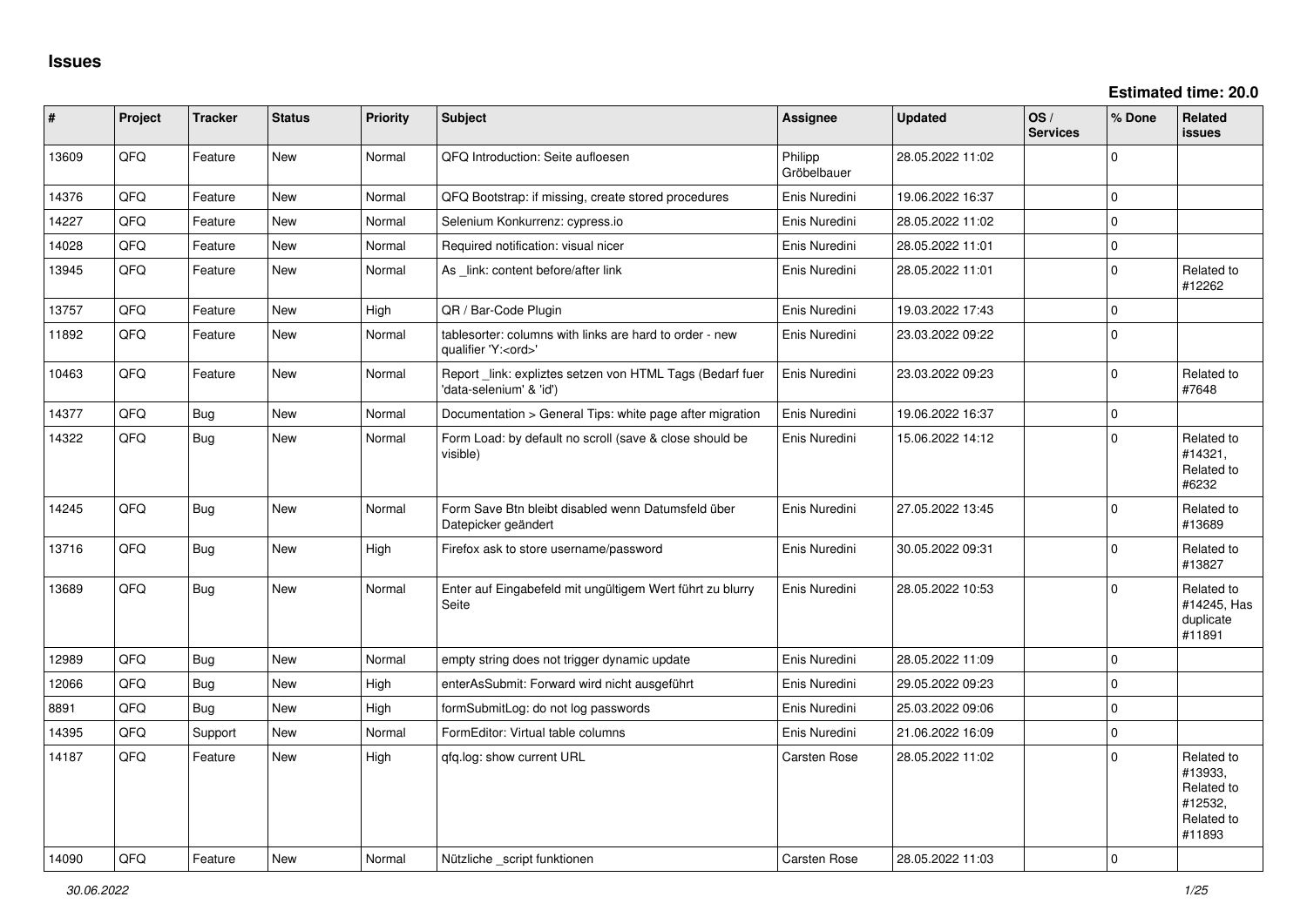| #     | Project | <b>Tracker</b> | <b>Status</b> | <b>Priority</b> | <b>Subject</b>                                                                                                                                       | Assignee            | <b>Updated</b>   | OS/<br><b>Services</b> | % Done      | Related<br><b>issues</b>                      |
|-------|---------|----------------|---------------|-----------------|------------------------------------------------------------------------------------------------------------------------------------------------------|---------------------|------------------|------------------------|-------------|-----------------------------------------------|
| 13843 | QFQ     | Feature        | <b>New</b>    | Normal          | Create JWT via QFQ                                                                                                                                   | Carsten Rose        | 19.03.2022 17:42 |                        | $\Omega$    |                                               |
| 13841 | QFQ     | Feature        | New           | Normal          | Create PDF via iText - evaluate                                                                                                                      | Carsten Rose        | 19.03.2022 17:42 |                        | $\mathbf 0$ |                                               |
| 13700 | QFQ     | Feature        | New           | Normal          | Redesign gfg.io Seite                                                                                                                                | Carsten Rose        | 19.03.2022 17:43 |                        | $\mathbf 0$ |                                               |
| 13467 | QFQ     | Feature        | New           | Normal          | ChangeLog Generator                                                                                                                                  | <b>Carsten Rose</b> | 19.03.2022 17:46 |                        | $\mathbf 0$ | Related to<br>#11460                          |
| 13354 | QFQ     | Feature        | <b>New</b>    | Normal          | Using Websocket in QFQ                                                                                                                               | <b>Carsten Rose</b> | 10.11.2021 15:47 |                        | $\mathbf 0$ |                                               |
| 12679 | QFQ     | Feature        | New           | Normal          | tablesorter: custom column width                                                                                                                     | <b>Carsten Rose</b> | 16.06.2021 11:10 |                        | $\mathbf 0$ |                                               |
| 12664 | QFQ     | Feature        | New           | Normal          | TinyMCE: report/remove malicous HTML/JS Code                                                                                                         | Carsten Rose        | 19.03.2022 17:47 |                        | $\Omega$    | Related to<br>#14320                          |
| 12632 | QFQ     | Feature        | <b>New</b>    | Normal          | TinyMCE: Prepare CSS classes for images                                                                                                              | Carsten Rose        | 04.06.2021 14:35 |                        | 100         | Blocked by<br>#12186                          |
| 12603 | QFQ     | Feature        | <b>New</b>    | Normal          | Dropdown (Select), Radio, checkbox:<br>itemListAlways={{!SELECT key, value}}                                                                         | Carsten Rose        | 19.03.2022 17:47 |                        | $\mathbf 0$ |                                               |
| 12544 | QFQ     | Feature        | New           | High            | a) ' AS _link' new also as ' AS _format', b) sortierung via   Carsten Rose<br>'display: none;', c) '_format' benoeitgt nicht zwingend<br>u/U/p/m/z/d |                     | 14.12.2021 16:03 |                        | $\mathbf 0$ |                                               |
| 12532 | QFQ     | Feature        | New           | High            | SIP-Parameter bei Seitenaufruf in Browser-Console<br>anzeigen                                                                                        | <b>Carsten Rose</b> | 07.12.2021 17:19 |                        | $\Omega$    | Related to<br>#11893,<br>Related to<br>#14187 |
| 12480 | QFQ     | Feature        | <b>New</b>    | Normal          | If QFQ upgrade is running, block further request                                                                                                     | <b>Carsten Rose</b> | 03.05.2021 20:45 |                        | $\mathbf 0$ |                                               |
| 12477 | QFQ     | Feature        | New           | Normal          | Support for refactoring: Form, FormElement, diverse<br>Tabellen/Spalten, tt-content Records                                                          | Carsten Rose        | 03.05.2021 20:45 |                        | $\mathbf 0$ |                                               |
| 12474 | QFQ     | Feature        | New           | Normal          | Check BaseConfigURL if it is given and the the last char is                                                                                          | Carsten Rose        | 03.05.2021 20:45 |                        | $\Omega$    |                                               |
| 12465 | QFQ     | Feature        | <b>New</b>    | Normal          | QFQ Function: use in FE to fill StoreRecord                                                                                                          | Carsten Rose        | 05.05.2021 21:58 |                        | $\pmb{0}$   |                                               |
| 12413 | QFQ     | Feature        | New           | Normal          | STORE_TYPO3: enhance for {{be_users.email:T}},<br>{{fe users.email:T}}                                                                               | Carsten Rose        | 03.05.2021 20:45 |                        | $\Omega$    | Related to<br>#12412,<br>Related to<br>#10012 |
| 12412 | QFQ     | Feature        | <b>New</b>    | Normal          | Action/Escape qualifier 'e' (empty), '0': if given, an empty<br>string (or '0') will be treated as 'not found'                                       | <b>Carsten Rose</b> | 08.05.2021 09:40 |                        | $\mathbf 0$ | Related to<br>#12413,<br>Related to<br>#10012 |
| 12400 | QFQ     | Feature        | <b>New</b>    | Normal          | Tutorial ist in QFQ Doku, Wird in der Suche gefunden, es<br>gibt aber kein Menupunkt - Inhalt ueberpruefen                                           | <b>Carsten Rose</b> | 03.05.2021 20:45 |                        | $\mathbf 0$ |                                               |
| 12330 | QFQ     | Feature        | <b>New</b>    | Normal          | Copy to input field / text area / TinyMCE                                                                                                            | Carsten Rose        | 07.04.2021 09:01 |                        | $\mathbf 0$ |                                               |
| 12269 | QFQ     | Feature        | <b>New</b>    | Normal          | 2FA - Login                                                                                                                                          | <b>Carsten Rose</b> | 03.05.2021 20:45 |                        | $\mathbf 0$ |                                               |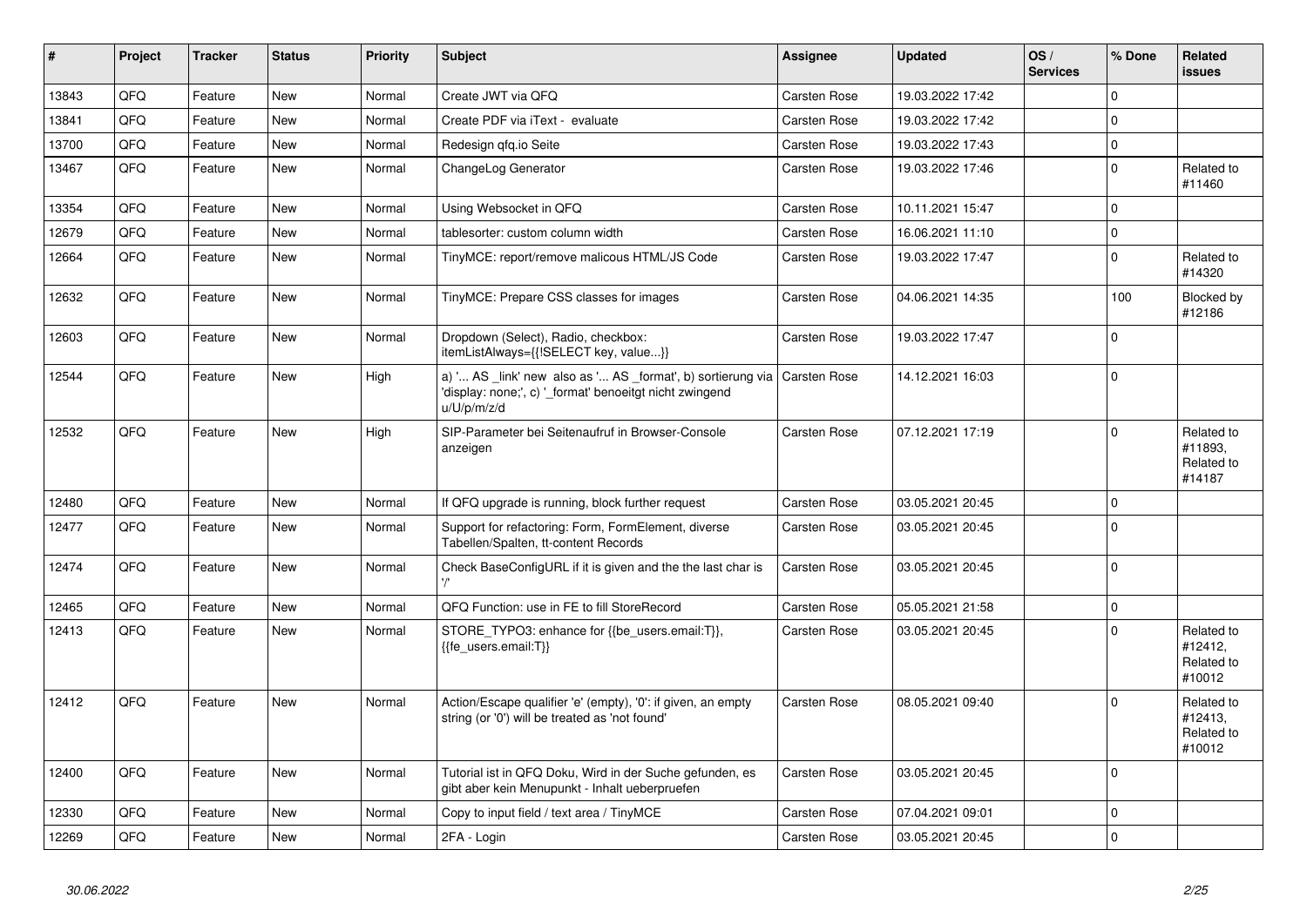| #     | Project | <b>Tracker</b> | <b>Status</b> | <b>Priority</b> | <b>Subject</b>                                                                                       | <b>Assignee</b>                                        | <b>Updated</b>      | OS/<br><b>Services</b> | % Done      | Related<br><b>issues</b>                      |                      |
|-------|---------|----------------|---------------|-----------------|------------------------------------------------------------------------------------------------------|--------------------------------------------------------|---------------------|------------------------|-------------|-----------------------------------------------|----------------------|
| 12186 | QFQ     | Feature        | New           | High            | TinyMCE Config für Objekte                                                                           | <b>Carsten Rose</b>                                    | 07.12.2021 17:19    |                        | 0           | <b>Blocks</b><br>#12632                       |                      |
| 12163 | QFQ     | Feature        | <b>New</b>    | Normal          | Checkbox: table wrap                                                                                 | <b>Carsten Rose</b>                                    | 03.05.2021 20:51    |                        | 0           |                                               |                      |
| 12162 | QFQ     | Feature        | New           | Normal          | FE.type=sendmail: personalized mailing (several mails) via<br>template                               | Carsten Rose                                           | 03.05.2021 20:45    |                        | 0           |                                               |                      |
| 12146 | QFQ     | Feature        | New           | Normal          | Autocron Job: Anzeigen wann der naechste Job<br>ausgefuehrt wird, resp das er nicht ausgefuehrt wird | Carsten Rose                                           | 15.03.2021 15:23    |                        | 0           |                                               |                      |
| 12119 | QFQ     | Feature        | New           | Normal          | AS paged: error message missing if there ist no 'r'<br>argument.                                     | Carsten Rose                                           | 03.05.2021 20:51    |                        | 0           |                                               |                      |
| 12109 | QFQ     | Feature        | <b>New</b>    | Normal          | Donwload Link: Plain, SIP, Persistent Link, Peristent SIP -<br>new notation                          | <b>Carsten Rose</b>                                    | 03.05.2021 20:45    |                        | 0           | Related to<br>#12085                          |                      |
| 12024 | QFQ     | Feature        | <b>New</b>    | Normal          | Excel Export: text columns by default decode<br>htmlspeciachar()                                     | <b>Carsten Rose</b>                                    | 17.02.2021 23:55    |                        | 0           | Related to<br>#12022                          |                      |
| 12023 | QFQ     | Feature        | <b>New</b>    | Normal          | MySQL Stored Precdure: QDECODESPECIALCHAR()                                                          | <b>Carsten Rose</b>                                    | 16.02.2021 11:16    |                        | 0           | Related to<br>#12022                          |                      |
| 11955 | QFQ     | Feature        | New           | Normal          | subrecord: new title option to set <th> attributes - e.g. to<br/>customize tablesorter options.</th> | attributes - e.g. to<br>customize tablesorter options. | <b>Carsten Rose</b> | 03.05.2021 20:47       |             | 0                                             | Related to<br>#11775 |
| 11893 | QFQ     | Feature        | New           | High            | Broken SIP: a) only report one time, b) only report in main<br>column                                | <b>Carsten Rose</b>                                    | 12.05.2021 12:13    |                        | 0           | Related to<br>#12532,<br>Related to<br>#14187 |                      |
| 11775 | QFQ     | Feature        | <b>New</b>    | Normal          | Subrecord Tooltip pro Feld                                                                           | Carsten Rose                                           | 18.12.2020 15:22    |                        | 0           | Related to<br>#11955                          |                      |
| 11747 | QFQ     | Feature        | <b>New</b>    | Normal          | Maintenance Page with Redirect                                                                       | Carsten Rose                                           | 03.05.2021 20:47    |                        | 0           | Related to<br>#11741                          |                      |
| 11702 | QFQ     | Feature        | <b>New</b>    | Normal          | HTML Special Char makes no sense for 'allbut' if '&' is<br>forbidden                                 | <b>Carsten Rose</b>                                    | 07.12.2021 16:35    |                        | 0           | Related to<br>#5112,<br>Related to<br>#14320  |                      |
| 11523 | QFQ     | Feature        | <b>New</b>    | Normal          | Mit dynamic Update erkennen, ob Upload gemacht wurde                                                 | <b>Carsten Rose</b>                                    | 13.11.2020 15:07    |                        | $\mathbf 0$ | Related to<br>#9533                           |                      |
| 11516 | QFQ     | Feature        | New           | Normal          | Multi Page Form (Previous/Next Buttons)                                                              | <b>Carsten Rose</b>                                    | 16.03.2021 17:52    |                        | 0           |                                               |                      |
| 11504 | QFQ     | Feature        | <b>New</b>    | Normal          | Dynamic Update: Button text update for 'Save',' Close' &<br>'Delete'                                 | <b>Carsten Rose</b>                                    | 12.11.2020 23:44    |                        | 0           |                                               |                      |
| 11460 | QFQ     | Feature        | New           | Normal          | Easier creation of changelog: gitchangelog                                                           | Carsten Rose                                           | 12.06.2021 10:20    |                        | 0           | Related to<br>#13467                          |                      |
| 11080 | QFQ     | Feature        | New           | Normal          | Send MQTT messages                                                                                   | Carsten Rose                                           | 29.08.2020 19:49    |                        | 0           |                                               |                      |
| 10996 | QFQ     | Feature        | New           | Normal          | Download video via sip: no seek                                                                      | Carsten Rose                                           | 12.08.2020 14:18    |                        | 0           |                                               |                      |
| 10979 | QFQ     | Feature        | New           | Normal          | Ajax Calls an API - dataReport                                                                       | Carsten Rose                                           | 11.05.2022 12:15    |                        | $\mathsf 0$ |                                               |                      |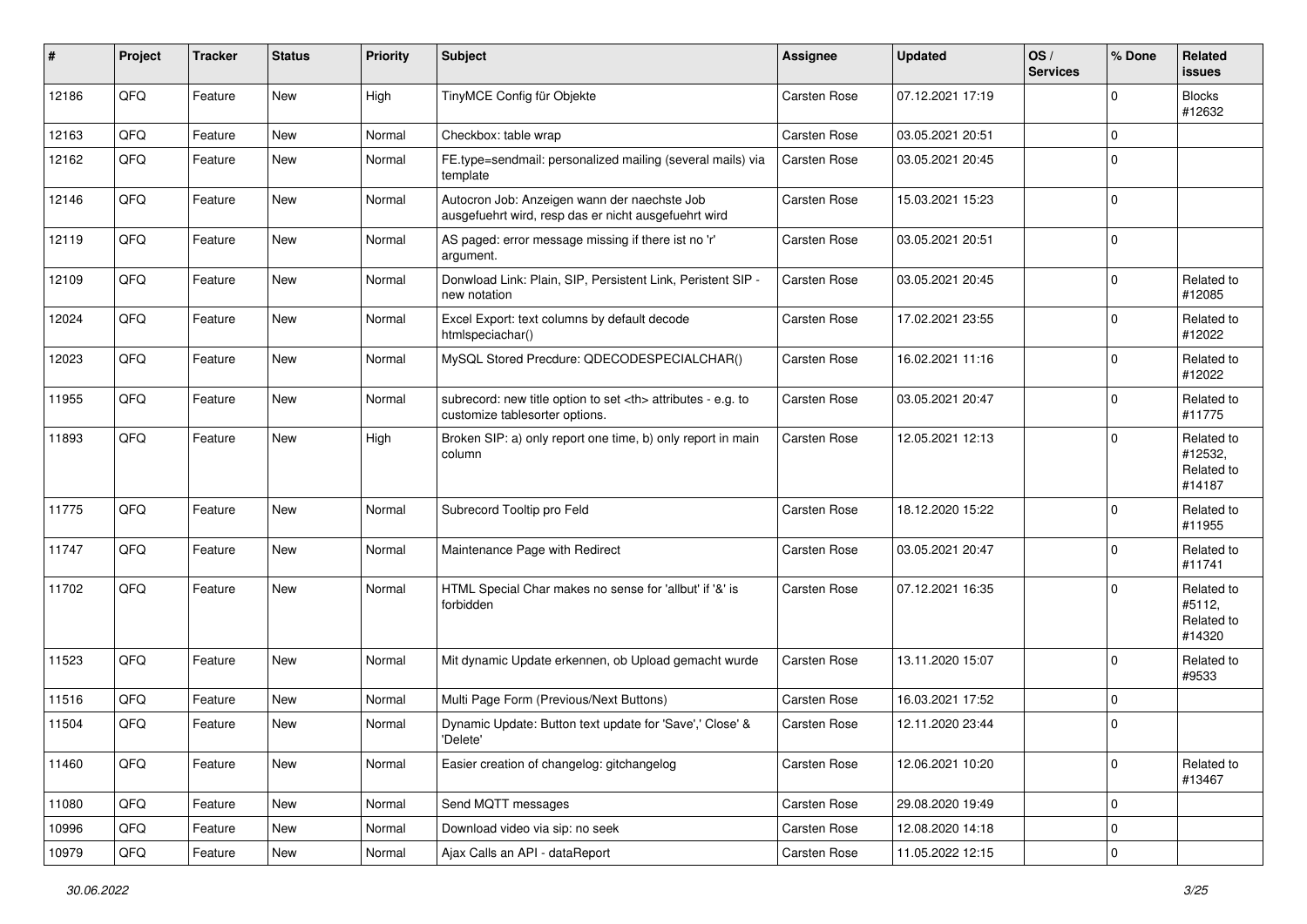| #     | <b>Project</b> | <b>Tracker</b> | <b>Status</b> | <b>Priority</b> | <b>Subject</b>                                                                                                                        | <b>Assignee</b>     | <b>Updated</b>   | OS/<br><b>Services</b> | % Done      | Related<br><b>issues</b>                                             |
|-------|----------------|----------------|---------------|-----------------|---------------------------------------------------------------------------------------------------------------------------------------|---------------------|------------------|------------------------|-------------|----------------------------------------------------------------------|
| 10976 | QFQ            | Feature        | <b>New</b>    | Normal          | Excel Export Verbesserungen                                                                                                           | Carsten Rose        | 06.08.2020 10:56 |                        | $\Omega$    |                                                                      |
| 10819 | QFQ            | Feature        | New           | Normal          | Persistent SIP - second try                                                                                                           | Carsten Rose        | 29.06.2020 23:02 |                        | $\Omega$    | Related to<br>#6261                                                  |
| 10714 | QFQ            | Feature        | New           | Normal          | multi Table Form                                                                                                                      | Carsten Rose        | 16.03.2021 18:44 |                        | $\Omega$    |                                                                      |
| 10593 | QFQ            | Feature        | New           | Normal          | label2: text behind input element                                                                                                     | Carsten Rose        | 16.05.2020 10:57 |                        | $\Omega$    |                                                                      |
| 10119 | QFQ            | Feature        | New           | Normal          | Dropdown (selectlist) & Type Ahead: format and catagorize<br>list                                                                     | <b>Carsten Rose</b> | 07.05.2020 09:36 |                        | $\Omega$    |                                                                      |
| 10115 | QFQ            | Feature        | New           | Normal          | TypeAhead: static list                                                                                                                | Carsten Rose        | 26.02.2020 16:42 |                        | 100         |                                                                      |
| 10080 | QFQ            | Feature        | New           | Normal          | Popup on 'save' / 'close': configure dialog (answer<br>yes/no/cancle/)                                                                | <b>Carsten Rose</b> | 28.03.2021 20:52 |                        | $\Omega$    | Is duplicate<br>of #12262                                            |
| 10014 | QFQ            | Feature        | New           | Normal          | Manual.rst: describe behaviour and process order of<br>fillStoreVar, slaveId, sqlBefore,                                              | Carsten Rose        | 01.02.2020 22:31 |                        | $\Omega$    |                                                                      |
| 9983  | QFQ            | Feature        | New           | Normal          | Report Notation: new keyword 'range'                                                                                                  | Carsten Rose        | 01.02.2020 15:55 |                        | $\Omega$    |                                                                      |
| 9927  | QFQ            | Feature        | New           | Normal          | QFQ Update: a) Update nur machen wenn BE User<br>eingeloggt ist., b) Bei Fehler genaue Meldung welcher<br>Updateschritt Probleme hat. | <b>Carsten Rose</b> | 22.01.2020 12:59 |                        | $\Omega$    |                                                                      |
| 9811  | QFQ            | Feature        | <b>New</b>    | Normal          | Report: tag every n'th row                                                                                                            | Carsten Rose        | 01.02.2020 23:22 |                        | $\Omega$    |                                                                      |
| 9781  | QFQ            | Feature        | <b>New</b>    | Normal          | Button: CSS class to make buttons smaller                                                                                             | Carsten Rose        | 01.02.2020 23:22 |                        | $\Omega$    |                                                                      |
| 9777  | QFQ            | Feature        | New           | Normal          | Logging QFQ Variables                                                                                                                 | <b>Carsten Rose</b> | 16.12.2019 17:17 |                        | $\Omega$    |                                                                      |
| 9707  | QFQ            | Feature        | <b>New</b>    | Normal          | SIP security: encode pageld and check pageld on decode                                                                                | <b>Carsten Rose</b> | 01.02.2020 23:22 |                        | $\Omega$    |                                                                      |
| 9706  | QFQ            | Feature        | New           | Normal          | Multi File Upload (hidden template group)                                                                                             | Carsten Rose        | 01.02.2020 23:22 |                        | $\Omega$    | Related to<br>#7521,<br>Related to<br>#5562,<br>Related to<br>#13330 |
| 9602  | QFQ            | Feature        | <b>New</b>    | Normal          | Form definition as JSON                                                                                                               | Carsten Rose        | 01.02.2020 23:21 |                        | $\Omega$    | Related to<br>#9600                                                  |
| 9537  | QFQ            | Feature        | <b>New</b>    | Normal          | FormEditor: Edit fieldset in FrontEnd                                                                                                 | Carsten Rose        | 01.02.2020 23:22 |                        | $\Omega$    |                                                                      |
| 9352  | QFQ            | Feature        | New           | Normal          | FE 'Native' fire slaveld, sqlAfter, sqllns                                                                                            | Carsten Rose        | 01.02.2020 23:22 |                        | $\Omega$    |                                                                      |
| 9348  | QFQ            | Feature        | New           | Normal          | defaultThumbnailSize: pre render thumbnails                                                                                           | Carsten Rose        | 12.06.2021 09:05 |                        | $\Omega$    |                                                                      |
| 9221  | QFQ            | Feature        | New           | Normal          | typeAhead: Zeichenlimite ausschalten                                                                                                  | Carsten Rose        | 29.06.2022 22:36 |                        | $\Omega$    |                                                                      |
| 9208  | QFQ            | Feature        | New           | Normal          | Manage 'recent' records                                                                                                               | Carsten Rose        | 01.02.2020 23:22 |                        | $\Omega$    |                                                                      |
| 9136  | QFQ            | Feature        | New           | Normal          | Create ZIP files with dynamic PDFs                                                                                                    | Carsten Rose        | 01.02.2020 23:22 |                        | $\mathbf 0$ |                                                                      |
| 9129  | QFQ            | Feature        | New           | Normal          | sqlValidate: Message as notification, not as error                                                                                    | Carsten Rose        | 01.02.2020 23:22 |                        | $\Omega$    | Related to<br>#9128                                                  |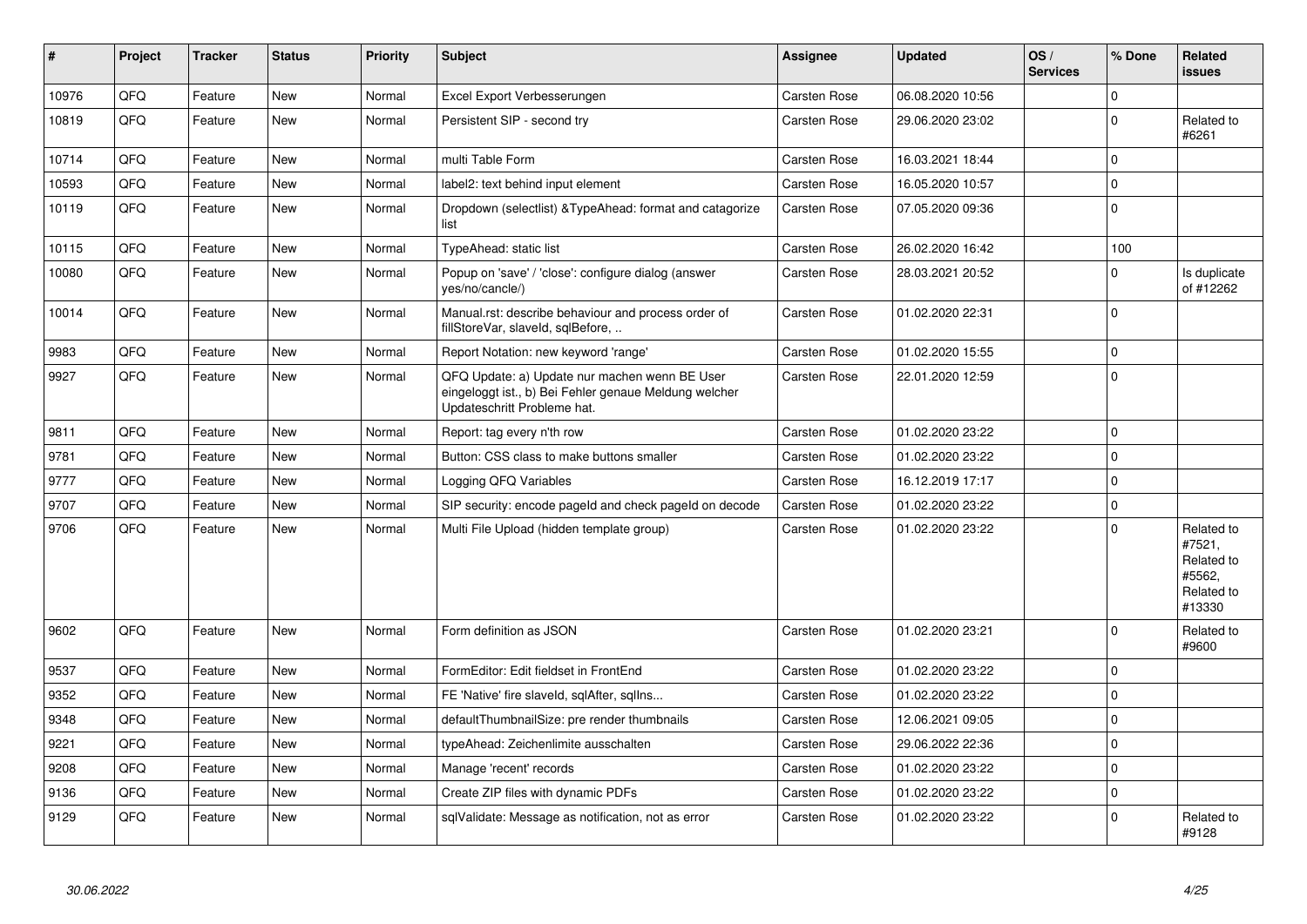| #    | Project | <b>Tracker</b> | <b>Status</b> | <b>Priority</b> | Subject                                                                                                | <b>Assignee</b>     | <b>Updated</b>   | OS/<br><b>Services</b> | % Done      | Related<br><b>issues</b> |
|------|---------|----------------|---------------|-----------------|--------------------------------------------------------------------------------------------------------|---------------------|------------------|------------------------|-------------|--------------------------|
| 9128 | QFQ     | Feature        | <b>New</b>    | Normal          | Error Message: not replaced variables- a) replace back to<br>'{{', b) underline                        | <b>Carsten Rose</b> | 01.02.2020 23:22 |                        | $\Omega$    | Related to<br>#9129      |
| 8975 | QFQ     | Feature        | New           | Normal          | Report Notation: 2.0                                                                                   | <b>Carsten Rose</b> | 01.02.2020 23:22 |                        | $\mathbf 0$ | Related to<br>#8963      |
| 8962 | QFQ     | Feature        | New           | High            | allow for form fields with identical names                                                             | <b>Carsten Rose</b> | 03.05.2021 21:14 |                        | $\mathbf 0$ |                          |
| 8806 | QFQ     | Feature        | New           | Normal          | SQL Function nl2br                                                                                     | Carsten Rose        | 01.02.2020 23:22 |                        | $\mathbf 0$ |                          |
| 8719 | QFQ     | Feature        | New           | Normal          | extraButtonLock: add support for 0/1                                                                   | <b>Carsten Rose</b> | 01.02.2020 23:22 |                        | $\pmb{0}$   |                          |
| 8702 | QFQ     | Feature        | New           | Normal          | Load Record which is locked: missing user info                                                         | <b>Carsten Rose</b> | 11.12.2019 16:16 |                        | $\mathbf 0$ | Related to<br>#9789      |
| 8336 | QFQ     | Feature        | New           | Normal          | Form > modified > Close New: a) Optional disable popup, b)<br>custom text, c) mode on save: close stay | Carsten Rose        | 01.02.2020 23:22 |                        | $\mathbf 0$ | Related to<br>#8335      |
| 8217 | QFQ     | Feature        | <b>New</b>    | Normal          | if-elseif-else construct                                                                               | Carsten Rose        | 16.03.2021 18:41 |                        | $\mathbf 0$ | Related to<br>#10716     |
| 8187 | QFQ     | Feature        | New           | Normal          | Subrecord: enable/hide new button - make new/edit/delete<br>customizeable.                             | Carsten Rose        | 06.03.2021 18:44 |                        | $\mathbf 0$ | Related to<br>#11326     |
| 8089 | QFQ     | Feature        | New           | Normal          | Copy/Paste for FormElements                                                                            | <b>Carsten Rose</b> | 01.02.2020 23:22 |                        | $\mathbf 0$ |                          |
| 7924 | QFQ     | Feature        | New           | Normal          | Radio/Checkbox with Tooltip                                                                            | <b>Carsten Rose</b> | 01.02.2020 23:22 |                        | $\mathbf 0$ |                          |
| 7920 | QFQ     | Feature        | New           | Normal          | FE: Syntax Highlight, Zeinlenumbruch                                                                   | Carsten Rose        | 01.02.2020 10:03 |                        | 0           |                          |
| 7850 | QFQ     | Feature        | New           | High            | Upload records: non 'pathFileName' column                                                              | <b>Carsten Rose</b> | 03.05.2021 21:14 |                        | $\mathbf 0$ |                          |
| 7812 | QFQ     | Feature        | <b>New</b>    | Normal          | FE 'Subrecord' - new option 'subrecordShowFilter',<br>'subrecordPaging'                                | <b>Carsten Rose</b> | 01.02.2020 23:22 |                        | $\mathbf 0$ |                          |
| 7683 | QFQ     | Feature        | New           | Normal          | Special column names in '{{ SELECT  AS _link }}' should<br>be detected                                 | Carsten Rose        | 01.02.2020 23:21 |                        | $\mathbf 0$ |                          |
| 7681 | QFQ     | Feature        | <b>New</b>    | Normal          | Optional switch off 'check for modified record'                                                        | Carsten Rose        | 01.02.2020 23:21 |                        | $\mathbf 0$ |                          |
| 7660 | QFQ     | Feature        | New           | Normal          | IMAP: import mails to DB, move / delete mails                                                          | Carsten Rose        | 01.02.2020 09:52 |                        | $\mathbf 0$ |                          |
| 7521 | QFQ     | Feature        | New           | Normal          | TemplateGroup: fe.type=upload                                                                          | <b>Carsten Rose</b> | 01.02.2020 23:21 |                        | $\mathbf 0$ | Related to<br>#9706      |
| 7520 | QFQ     | Feature        | <b>New</b>    | Normal          | QR Code:  AS _qr ( AS _link)                                                                           | Carsten Rose        | 01.02.2020 23:22 |                        | $\mathbf 0$ |                          |
| 7519 | QFQ     | Feature        | New           | Normal          | Select: Multi                                                                                          | <b>Carsten Rose</b> | 01.02.2020 23:22 |                        | $\mathbf 0$ |                          |
| 7481 | QFQ     | Feature        | New           | Normal          | Detect 'BaseUrl' automatically                                                                         | <b>Carsten Rose</b> | 01.02.2020 23:21 |                        | 0           |                          |
| 7480 | QFQ     | Feature        | New           | Normal          | Record History (Undo / Redo)                                                                           | Carsten Rose        | 11.12.2019 16:16 |                        | 0           | Related to<br>#2361      |
| 7342 | QFQ     | Feature        | <b>New</b>    | Normal          | add content = hide_this                                                                                | Carsten Rose        | 01.02.2020 23:21 |                        | $\mathbf 0$ |                          |
| 7280 | QFQ     | Feature        | New           | Normal          | recently used table                                                                                    | Carsten Rose        | 01.02.2020 23:21 |                        | $\pmb{0}$   |                          |
| 7239 | QFQ     | Feature        | New           | Normal          | TinyMCE: html tag whitelist                                                                            | Carsten Rose        | 01.02.2020 23:21 |                        | $\mathbf 0$ | Related to<br>#14320     |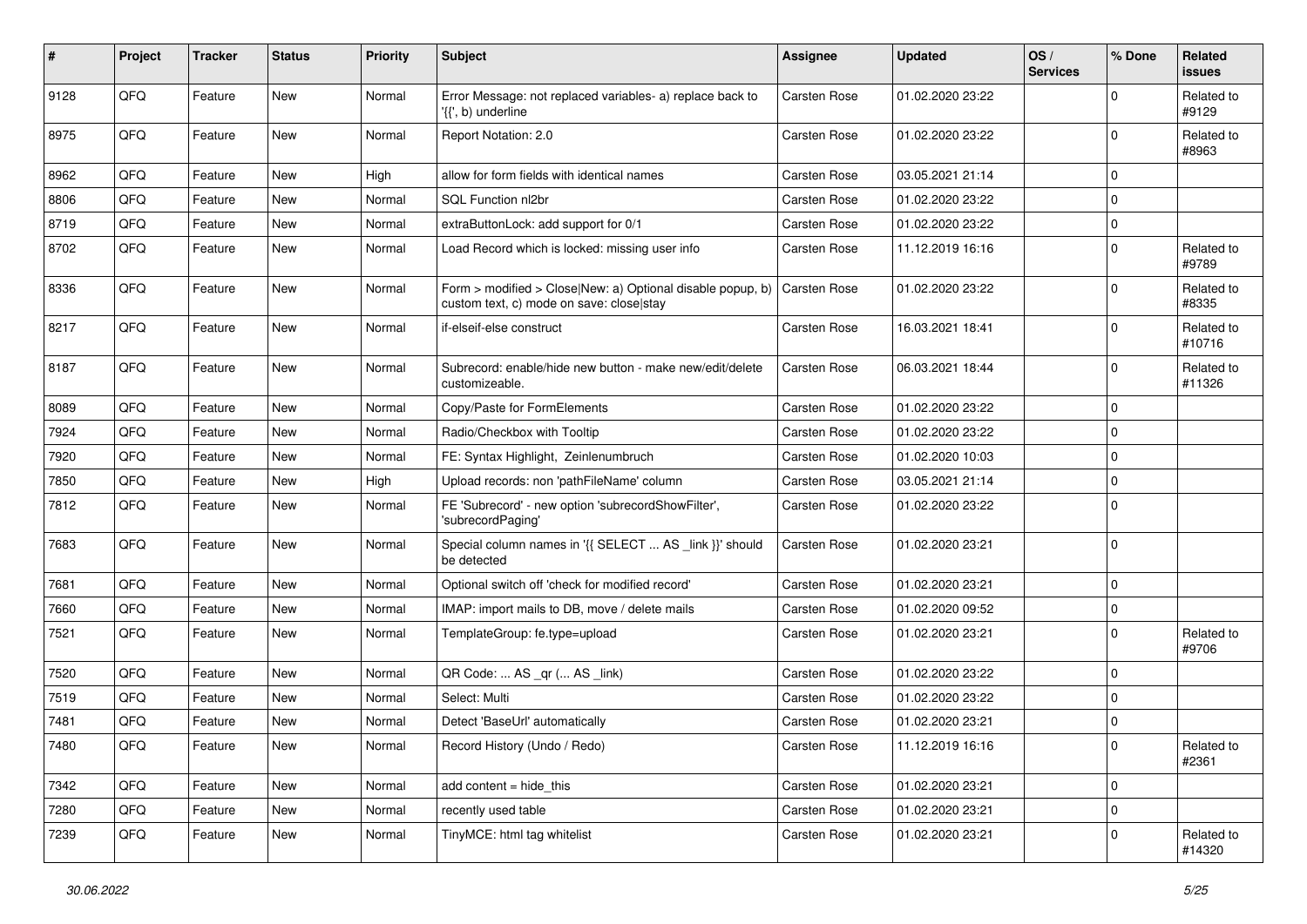| #    | Project | <b>Tracker</b> | <b>Status</b> | <b>Priority</b> | <b>Subject</b>                                                                                                               | Assignee            | <b>Updated</b>   | OS/<br><b>Services</b> | % Done      | Related<br>issues                           |
|------|---------|----------------|---------------|-----------------|------------------------------------------------------------------------------------------------------------------------------|---------------------|------------------|------------------------|-------------|---------------------------------------------|
| 7175 | QFQ     | Feature        | <b>New</b>    | Normal          | Upload: md5 hash as filename                                                                                                 | Carsten Rose        | 01.02.2020 23:21 |                        | $\Omega$    |                                             |
| 7119 | QFQ     | Feature        | New           | Normal          | Upload: scaleDownWidth, scaleDownHeight                                                                                      | <b>Carsten Rose</b> | 01.02.2020 23:21 |                        | $\Omega$    |                                             |
| 7109 | QFQ     | Feature        | New           | Normal          | Dynamic Updates: row/element hide                                                                                            | Carsten Rose        | 01.02.2020 23:22 |                        | $\mathbf 0$ | Has duplicate<br>#4081                      |
| 7102 | QFQ     | Feature        | <b>New</b>    | Normal          | Comment sign in report: '#' and '--'                                                                                         | Carsten Rose        | 01.02.2020 23:21 |                        | $\Omega$    |                                             |
| 7099 | QFQ     | Feature        | <b>New</b>    | Normal          | <b>Redesign FormEditor</b>                                                                                                   | Carsten Rose        | 01.02.2020 23:21 |                        | $\mathbf 0$ |                                             |
| 6855 | QFQ     | Feature        | <b>New</b>    | Normal          | With {{feUser:U}}!={{feUser:T}}: Save / Delete: only<br>possible with {{feUserSave:U}}='yes' and<br>'{feUserDelete:U}}='yes' | <b>Carsten Rose</b> | 01.02.2020 23:21 |                        | $\Omega$    |                                             |
| 6765 | QFQ     | Feature        | <b>New</b>    | Normal          | Moeglichkeit via QFQ eigene Logs zu schreiben                                                                                | <b>Carsten Rose</b> | 01.02.2020 23:21 |                        | $\mathbf 0$ |                                             |
| 6723 | QFQ     | Feature        | New           | Normal          | Report QFQ Installation and Version                                                                                          | Carsten Rose        | 12.06.2021 09:07 |                        | $\mathbf 0$ |                                             |
| 6609 | QFQ     | Feature        | <b>New</b>    | Normal          | Formlet: JSON API erweitern                                                                                                  | Carsten Rose        | 01.02.2020 23:21 |                        | 50          |                                             |
| 6602 | QFQ     | Feature        | <b>New</b>    | Normal          | Formlet: in Report auf Mausklick ein mini-form oeffnen                                                                       | <b>Carsten Rose</b> | 11.12.2019 16:16 |                        | $\Omega$    |                                             |
| 6594 | QFQ     | Feature        | New           | Normal          | Excel: on download, check if there is a valid sip                                                                            | <b>Carsten Rose</b> | 01.02.2020 23:21 |                        | $\mathbf 0$ |                                             |
| 6437 | QFQ     | Feature        | New           | Normal          | Neuer Mode Button bei FormElementen                                                                                          | Carsten Rose        | 01.02.2020 23:21 |                        | $\mathbf 0$ | Related to<br>#9668.<br>Blocked by<br>#9678 |
| 6292 | QFQ     | Feature        | <b>New</b>    | Normal          | Download: File speichern mit Hash aber original Filename in<br>der Datenbank vermerken fuer Downloads                        | <b>Carsten Rose</b> | 01.02.2020 23:21 |                        | $\Omega$    |                                             |
| 6289 | QFQ     | Feature        | <b>New</b>    | Normal          | Form: Log                                                                                                                    | <b>Carsten Rose</b> | 01.02.2020 23:21 |                        | $\mathbf 0$ |                                             |
| 6261 | QFQ     | Feature        | New           | Normal          | Persistent SIP                                                                                                               | Carsten Rose        | 12.06.2021 09:07 |                        | $\Omega$    | Related to<br>#10819                        |
| 5782 | QFQ     | Feature        | New           | Normal          | NextCloud API                                                                                                                | Carsten Rose        | 01.02.2020 10:02 |                        | $\mathbf 0$ |                                             |
| 5715 | QFQ     | Feature        | <b>New</b>    | High            | PDF Caching                                                                                                                  | Carsten Rose        | 03.05.2021 21:14 |                        | $\mathbf 0$ | Related to<br>#5851,<br>Related to<br>#6357 |
| 5345 | QFQ     | Feature        | <b>New</b>    | Normal          | Report: UPDATE / INSERT / DELETE statements should<br>trigger subqueries, depending on the result.                           | <b>Carsten Rose</b> | 27.05.2020 16:11 |                        | $\Omega$    |                                             |
| 5131 | QFQ     | Feature        | <b>New</b>    | Normal          | Activate Spin Gear ('wait/busy' indicator) via LINK attribute                                                                | <b>Carsten Rose</b> | 01.02.2020 23:21 |                        | $\mathbf 0$ |                                             |
| 4413 | QFQ     | Feature        | New           | Normal          | fieldset: show/hidden, modeSql, dynamicUpdate                                                                                | Carsten Rose        | 09.02.2022 15:19 |                        | $\Omega$    |                                             |
| 4250 | QFQ     | Feature        | <b>New</b>    | Normal          | AutoCron in QFQ via PHP                                                                                                      | Carsten Rose        | 01.02.2020 23:21 |                        | $\Omega$    | Related to<br>#3292,<br>Related to<br>#3291 |
| 4082 | QFQ     | Feature        | <b>New</b>    | Normal          | Dynamic Update: modeSgl - useful default                                                                                     | <b>Carsten Rose</b> | 01.02.2020 23:22 |                        | $\mathbf 0$ |                                             |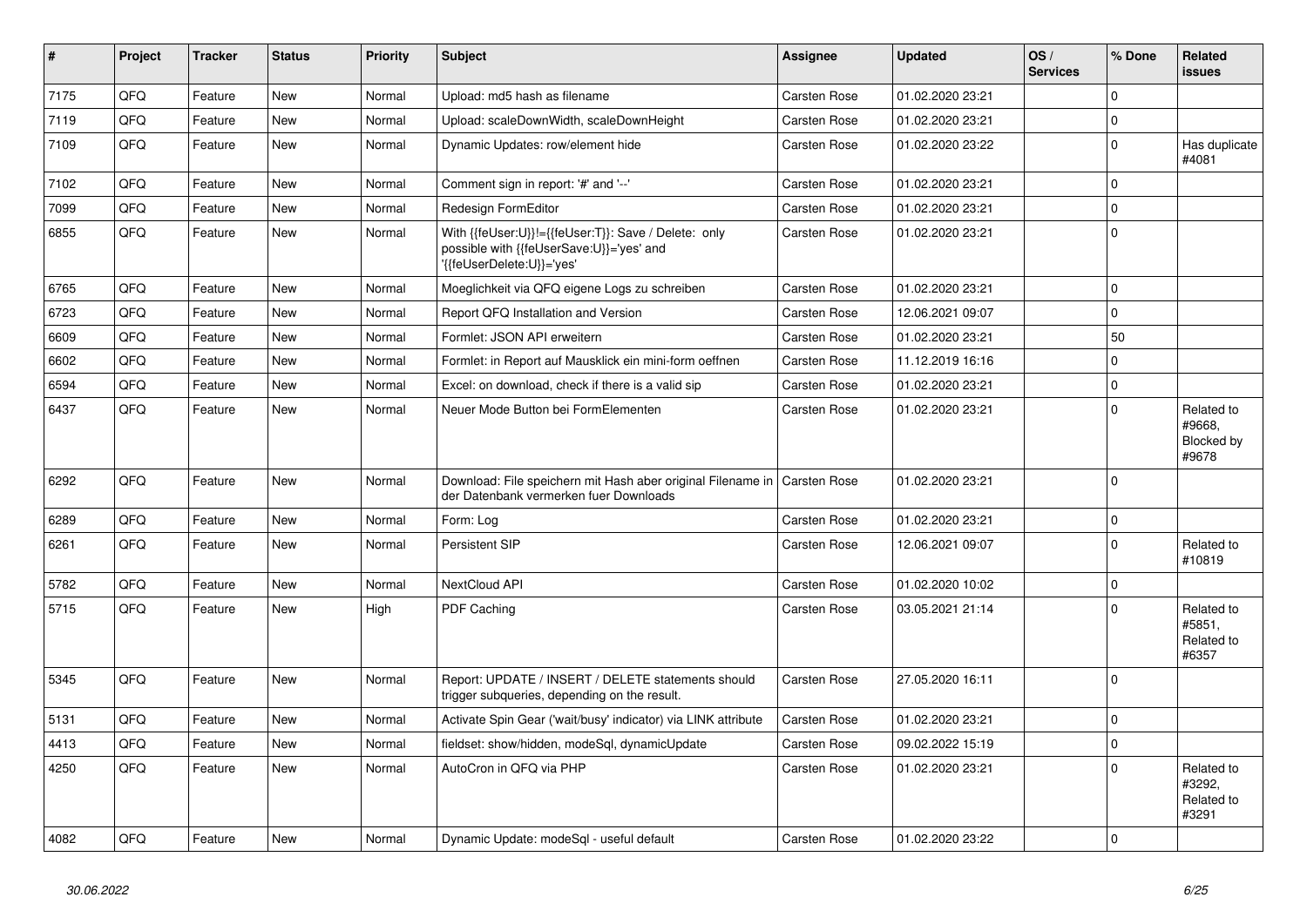| #     | Project | <b>Tracker</b> | <b>Status</b> | <b>Priority</b> | Subject                                                                                                | <b>Assignee</b>     | <b>Updated</b>   | OS/<br><b>Services</b> | % Done      | Related<br><b>issues</b>                    |
|-------|---------|----------------|---------------|-----------------|--------------------------------------------------------------------------------------------------------|---------------------|------------------|------------------------|-------------|---------------------------------------------|
| 4050  | QFQ     | Feature        | <b>New</b>    | Normal          | sql.log: 1) FormElement ID which causes a specific action,<br>2) Result in the same row.               | <b>Carsten Rose</b> | 15.04.2020 11:35 |                        | $\Omega$    | Related to<br>#5458                         |
| 4023  | QFQ     | Feature        | New           | Normal          | prepared statements - FE action: salveld, sqlInsert,<br>sqlUpdate, sqlDelete, sqlBefore, sqlAfter      | <b>Carsten Rose</b> | 11.12.2019 16:15 |                        | $\Omega$    |                                             |
| 4018  | QFQ     | Feature        | <b>New</b>    | Normal          | typeahead: long query parameter / answer triggers 'Attack<br>detected' and purges current SIP storage. | <b>Carsten Rose</b> | 29.06.2022 22:46 |                        | $\mathbf 0$ | Related to<br>#9077                         |
| 3864  | QFQ     | Feature        | <b>New</b>    | Normal          | Encrypt / decrypt field                                                                                | <b>Carsten Rose</b> | 08.03.2021 18:08 |                        | $\mathbf 0$ |                                             |
| 3727  | QFQ     | Feature        | New           | High            | Security: Session Hijacking erschweren                                                                 | <b>Carsten Rose</b> | 03.05.2021 21:14 |                        | $\mathbf 0$ |                                             |
| 3504  | QFQ     | Feature        | New           | Normal          | Logging: welche Action FEs werden wann wie ausgefuehrt                                                 | <b>Carsten Rose</b> | 01.02.2020 23:21 |                        | $\mathbf 0$ | Related to<br>#5458.<br>Related to<br>#4092 |
| 3432  | QFQ     | Feature        | <b>New</b>    | Normal          | subrecord: dynamicUpdate                                                                               | <b>Carsten Rose</b> | 11.06.2020 21:10 |                        | $\Omega$    | Related to<br>#5691                         |
| 2361  | QFQ     | Feature        | <b>New</b>    | Normal          | Logging wer/wann/wo welches Formular aufgerufen hat                                                    | <b>Carsten Rose</b> | 11.12.2019 16:15 |                        | $\Omega$    | Related to<br>#4432.<br>Related to<br>#7480 |
| 14305 | QFQ     | Bug            | <b>New</b>    | Normal          | Inline Report editing does not create history entries                                                  | <b>Carsten Rose</b> | 10.06.2022 11:55 |                        | $\mathbf 0$ |                                             |
| 14304 | QFQ     | <b>Bug</b>     | <b>New</b>    | Normal          | table sorter view safer does not work                                                                  | Carsten Rose        | 10.06.2022 11:49 |                        | $\mathbf 0$ |                                             |
| 14233 | QFQ     | <b>Bug</b>     | New           | Normal          | AS _link: question - HTML is not rendered                                                              | <b>Carsten Rose</b> | 28.05.2022 11:02 |                        | $\mathbf 0$ |                                             |
| 14091 | QFQ     | <b>Bug</b>     | New           | Normal          | inconsistent template path for twig                                                                    | <b>Carsten Rose</b> | 19.04.2022 18:36 |                        | $\mathbf 0$ |                                             |
| 14077 | QFQ     | <b>Bug</b>     | <b>New</b>    | Normal          | As _link: Attribute 'class' missing by r:1 and r:3 - but should<br>set                                 | <b>Carsten Rose</b> | 28.05.2022 11:02 |                        | $\Omega$    | Related to<br>#5342.<br>Related to<br>#4343 |
| 13706 | QFQ     | Bug            | <b>New</b>    | Normal          | Wrong CheckType in FieldElement LastStatus of Form Cron                                                | <b>Carsten Rose</b> | 21.01.2022 18:20 |                        | $\mathbf 0$ |                                             |
| 13659 | QFQ     | <b>Bug</b>     | <b>New</b>    | Normal          | wrong sanitize class applied to R-store                                                                | Carsten Rose        | 15.01.2022 14:23 |                        | $\mathbf 0$ |                                             |
| 13592 | QFQ     | <b>Bug</b>     | <b>New</b>    | Normal          | QFQ Build Queue: das vergeben von Tags klappt nicht. Es<br>werden keine Releases gebaut.               | <b>Carsten Rose</b> | 19.03.2022 17:45 |                        | $\mathbf 0$ |                                             |
| 13460 | QFQ     | <b>Bug</b>     | <b>New</b>    | Normal          | Doc: Password set/reset  password should not processed<br>with 'html encode'                           | Carsten Rose        | 19.03.2022 17:46 |                        | $\mathbf 0$ |                                             |
| 13451 | QFG     | <b>Bug</b>     | New           | Normal          | Character Counter / Max Character: Problem in Safari                                                   | Carsten Rose        | 15.04.2022 17:18 |                        | U           |                                             |
| 13332 | QFQ     | <b>Bug</b>     | New           | Normal          | Multi Form: Required Felder werden visuell nicht markiert.                                             | Carsten Rose        | 19.03.2022 17:47 |                        | $\mathbf 0$ |                                             |
| 13331 | QFQ     | <b>Bug</b>     | New           | Normal          | Multi Form: Clear Icon misplaced                                                                       | Carsten Rose        | 19.03.2022 17:47 |                        | 0           |                                             |
| 12974 | QFQ     | <b>Bug</b>     | New           | High            | Sanitize Queries in Action-Elements                                                                    | Carsten Rose        | 07.12.2021 17:19 |                        | 0           |                                             |
| 12716 | QFQ     | <b>Bug</b>     | New           | Normal          | template group: Pattern only applied to first instance                                                 | Carsten Rose        | 19.03.2022 17:47 |                        | $\mathbf 0$ |                                             |
| 12714 | QFG     | Bug            | New           | Normal          | Conversion of GIF to PDF broken when GIF contains Alpha.   Carsten Rose                                |                     | 19.03.2022 17:49 |                        | $\mathbf 0$ |                                             |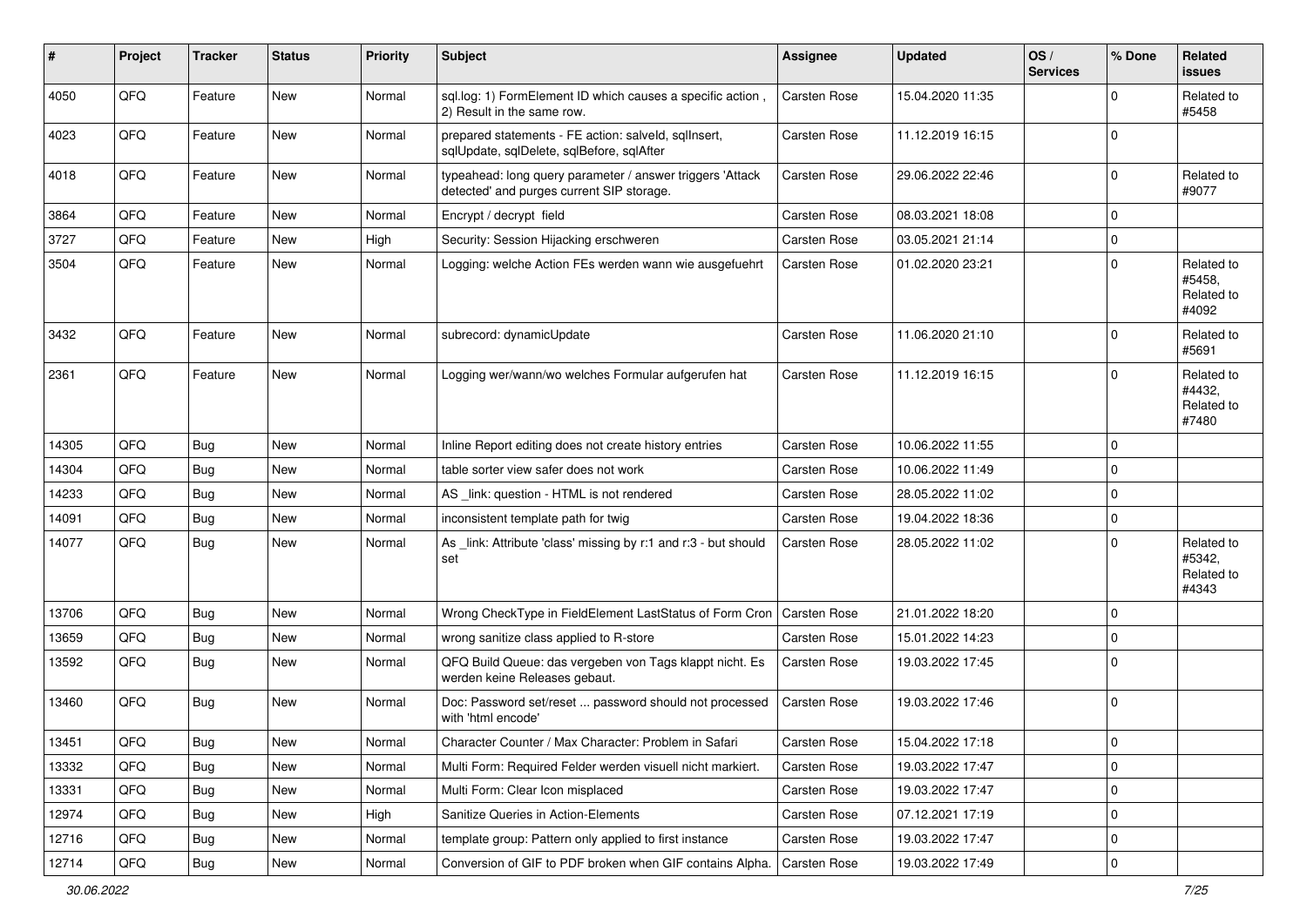| #     | Project | <b>Tracker</b> | <b>Status</b> | <b>Priority</b> | Subject                                                                                                                                             | <b>Assignee</b> | <b>Updated</b>   | OS/<br><b>Services</b> | % Done              | Related<br><b>issues</b>                                             |
|-------|---------|----------------|---------------|-----------------|-----------------------------------------------------------------------------------------------------------------------------------------------------|-----------------|------------------|------------------------|---------------------|----------------------------------------------------------------------|
| 12702 | QFQ     | <b>Bug</b>     | New           | High            | templateGroup: broken in multiDb Setup                                                                                                              | Carsten Rose    | 14.12.2021 16:02 |                        | $\mathbf 0$         |                                                                      |
| 12670 | QFQ     | <b>Bug</b>     | New           | High            | Dropdown-Menu classes können nicht mehr angegeben<br>werden                                                                                         | Carsten Rose    | 07.12.2021 17:19 |                        | $\Omega$            |                                                                      |
| 12581 | QFQ     | <b>Bug</b>     | New           | Normal          | Form.forward=close: Record 'new' in new browser tab ><br>save (& close) >> Form is not reloaded with new created<br>record id and stays in mode=new | Carsten Rose    | 19.03.2022 17:48 |                        | $\Omega$            |                                                                      |
| 12545 | QFQ     | Bug            | <b>New</b>    | Urgent          | sql.log not created / updated                                                                                                                       | Carsten Rose    | 14.12.2021 16:02 |                        | $\mathbf 0$         |                                                                      |
| 12520 | QFQ     | <b>Bug</b>     | New           | Normal          | Switch FE User: still active even FE User session expired                                                                                           | Carsten Rose    | 19.03.2022 17:48 |                        | $\mathbf 0$         |                                                                      |
| 12513 | QFQ     | <b>Bug</b>     | <b>New</b>    | High            | Implement server side check of maxlength                                                                                                            | Carsten Rose    | 07.12.2021 17:19 |                        | $\mathbf 0$         |                                                                      |
| 12512 | QFQ     | <b>Bug</b>     | New           | Normal          | Some MySQL Installation can't use 'stored procedures'                                                                                               | Carsten Rose    | 19.03.2022 17:48 |                        | $\mathbf 0$         |                                                                      |
| 12468 | QFQ     | <b>Bug</b>     | New           | Urgent          | Form: update Form.title after save                                                                                                                  | Carsten Rose    | 03.05.2021 21:12 |                        | $\Omega$            |                                                                      |
| 12327 | QFQ     | <b>Bug</b>     | New           | Normal          | Copy to clipboard: Glyphicon can not be changed                                                                                                     | Carsten Rose    | 27.12.2021 17:59 |                        | $\mathbf 0$         |                                                                      |
| 12187 | QFQ     | <b>Bug</b>     | New           | Normal          | Trigger FormAsFile() via Report: probably problem with<br>multi DB setup                                                                            | Carsten Rose    | 20.03.2021 21:20 |                        | $\Omega$            |                                                                      |
| 12133 | QFQ     | <b>Bug</b>     | New           | Normal          | NPM, phpSpreadSheet aktualisieren                                                                                                                   | Carsten Rose    | 15.03.2021 09:04 |                        | $\pmb{0}$           |                                                                      |
| 12045 | QFQ     | <b>Bug</b>     | New           | Normal          | templateGroup afterSave FE: Aufruf ohne<br>sglHonorFormElements funktioniert nicht                                                                  | Carsten Rose    | 18.02.2021 16:33 |                        | $\Omega$            |                                                                      |
| 12040 | QFQ     | Bug            | New           | Normal          | FE Mode 'hidden' für zwei FEs auf einer Zeile                                                                                                       | Carsten Rose    | 18.02.2021 10:13 |                        | $\mathbf 0$         |                                                                      |
| 11752 | QFQ     | Bug            | New           | Normal          | checkbox renders multiple input elements with same name                                                                                             | Carsten Rose    | 17.12.2020 14:58 |                        | $\Omega$            | Related to<br>#11750                                                 |
| 11695 | QFQ     | Bug            | New           | Normal          | MultiForm required FE Error                                                                                                                         | Carsten Rose    | 04.12.2020 13:34 |                        | $\mathbf 0$         |                                                                      |
| 11668 | QFQ     | Bug            | New           | Normal          | Play function.sql - problem with mysql                                                                                                              | Carsten Rose    | 03.05.2021 20:48 |                        | $\mathbf 0$         |                                                                      |
| 11667 | QFQ     | Bug            | New           | Normal          | MySQL mariadb-server-10.3: Incorrect datetime value                                                                                                 | Carsten Rose    | 03.05.2021 20:48 |                        | $\mathbf 0$         |                                                                      |
| 11239 | QFQ     | <b>Bug</b>     | New           | Normal          | Radiobutton (plain): horizontales Rendern abhängig vom<br>Datentyp in der Datenbank                                                                 | Carsten Rose    | 30.09.2020 18:37 |                        | $\Omega$            |                                                                      |
| 10937 | QFQ     | Bug            | New           | Normal          | Fehler mit abhängigen Select- Feldern beim Positionieren                                                                                            | Carsten Rose    | 12.11.2020 23:45 |                        | $\mathbf 0$         |                                                                      |
| 10704 | QFQ     | Bug            | New           | Normal          | wkhtml problem rendering fullCalendar.js / fabric.js >><br>successor: puppeteer                                                                     | Carsten Rose    | 12.11.2020 23:45 |                        | $\Omega$            | Related to<br>#5024,<br>Related to<br>#4650,<br>Related to<br>#10715 |
| 10658 | QFQ     | Bug            | New           | Normal          | processReadOnly broken                                                                                                                              | Carsten Rose    | 27.05.2020 17:55 |                        | $\mathbf 0$         |                                                                      |
| 10640 | QFQ     | <b>Bug</b>     | New           | High            | TypeAhead Tag: FE editierbar trotz readOnly                                                                                                         | Carsten Rose    | 03.05.2021 21:12 |                        | $\mathbf 0$         | Related to<br>#7795                                                  |
| 10588 | QFQ     | <b>Bug</b>     | New           | Normal          | typeahed Tag: Doku anpassen                                                                                                                         | Carsten Rose    | 12.11.2020 23:45 |                        | $\mathbf 0$         |                                                                      |
| 10508 | QFQ     | Bug            | New           | High            | Multi Form broken on Multi DB Instance                                                                                                              | Carsten Rose    | 03.05.2021 21:12 |                        | $\mathsf{O}\xspace$ |                                                                      |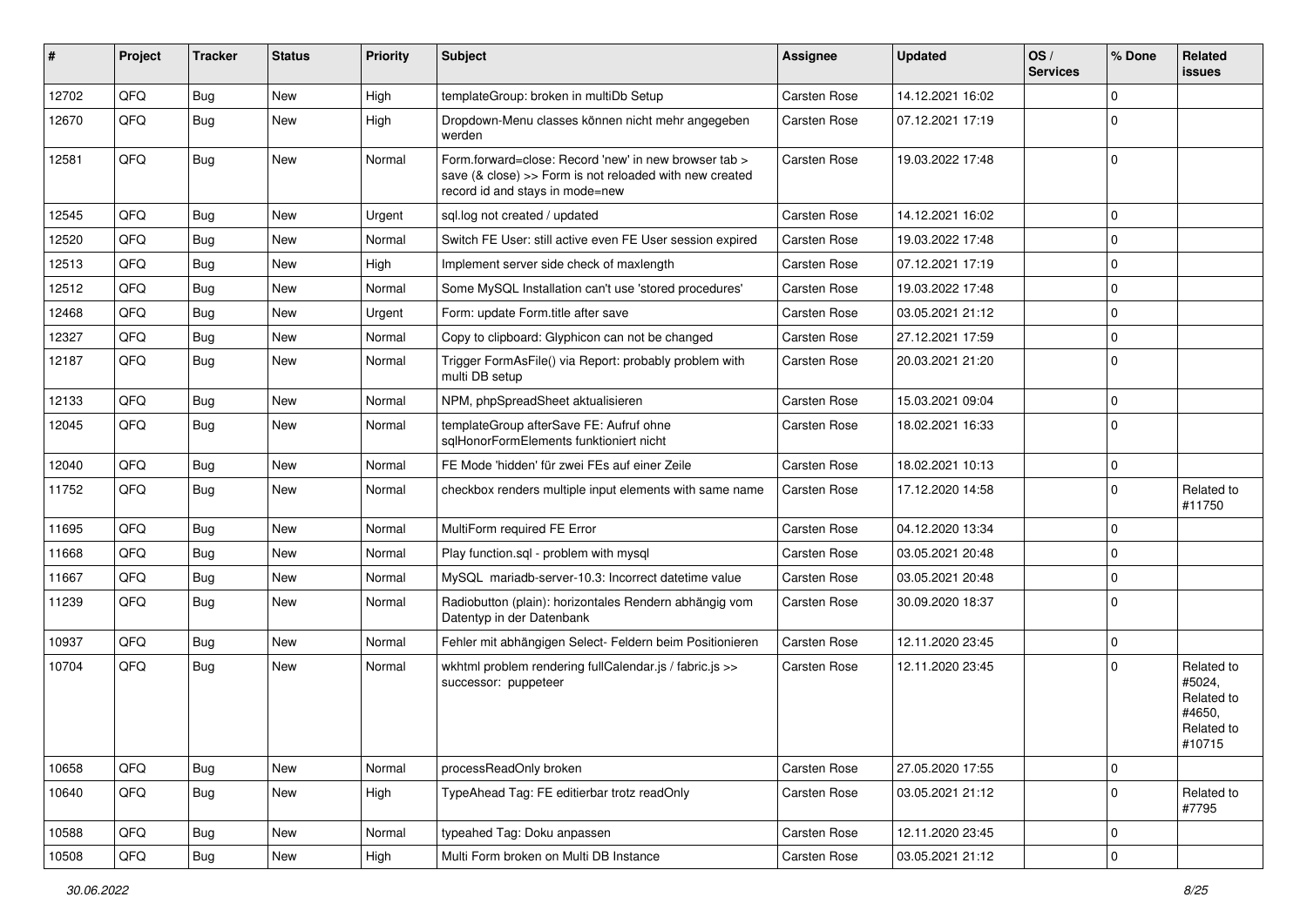| #     | Project | <b>Tracker</b> | <b>Status</b> | <b>Priority</b> | <b>Subject</b>                                                                | <b>Assignee</b>     | <b>Updated</b>   | OS/<br><b>Services</b> | % Done      | <b>Related</b><br><b>issues</b>              |
|-------|---------|----------------|---------------|-----------------|-------------------------------------------------------------------------------|---------------------|------------------|------------------------|-------------|----------------------------------------------|
| 10506 | QFQ     | Bug            | New           | High            | Template Group broken on MultiDB instance                                     | <b>Carsten Rose</b> | 03.05.2021 21:12 |                        | $\mathbf 0$ | Related to<br>#10505                         |
| 10322 | QFQ     | <b>Bug</b>     | New           | Normal          | FormElement / Radio: missing column 'enum' >> FE not<br>reported              | <b>Carsten Rose</b> | 07.05.2020 09:37 |                        | $\Omega$    |                                              |
| 10082 | QFQ     | Bug            | New           | Normal          | FE.type=SELECT - 'sanatize' Class                                             | Carsten Rose        | 07.05.2020 09:36 |                        | $\mathbf 0$ | Related to<br>#10081                         |
| 10081 | QFQ     | Bug            | New           | High            | Stale record lock after 'forbidden' character                                 | Carsten Rose        | 03.05.2021 21:12 |                        | $\mathbf 0$ | Related to<br>#10082,<br>Related to<br>#9789 |
| 9783  | QFQ     | Bug            | New           | Normal          | Email with special characters                                                 | <b>Carsten Rose</b> | 01.02.2020 23:22 |                        | $\mathbf 0$ |                                              |
| 9773  | QFQ     | <b>Bug</b>     | New           | Normal          | form.parameter.formModeGlobal=requiredOff                                     | <b>Carsten Rose</b> | 01.02.2020 15:56 |                        | $\mathbf 0$ |                                              |
| 9533  | QFQ     | <b>Bug</b>     | New           | Normal          | FE.type=upload: Check in 'beforeSave' if upload is given                      | Carsten Rose        | 01.02.2020 23:22 |                        | $\mathbf 0$ | Related to<br>#11523                         |
| 9531  | QFQ     | Bug            | New           | High            | FE File: Dynamic Update / modeSql / required detected<br>even it not set      | Carsten Rose        | 11.06.2021 20:32 |                        | $\mathbf 0$ | Related to<br>#12398                         |
| 9347  | QFQ     | Bug            | New           | High            | FE.type=upload with dynamic show/hidden: required not<br>detected             | Carsten Rose        | 12.06.2021 10:40 |                        | $\Omega$    | Related to<br>#5305,<br>Related to<br>#12398 |
| 9317  | QFQ     | Bug            | New           | Normal          | FE.type=note: with dynamic show/hidden an empty label<br>causes trouble       | Carsten Rose        | 01.02.2020 23:22 |                        | $\mathbf 0$ |                                              |
| 9275  | QFQ     | Bug            | New           | Normal          | autcron: t3 page, which takes to long to respond, is not<br>reported properly | Carsten Rose        | 01.02.2020 23:22 |                        | 100         |                                              |
| 9177  | QFQ     | <b>Bug</b>     | New           | Normal          | Bug? QFQ tries to save an action FE, which has real<br>existing column name   | Carsten Rose        | 01.02.2020 23:22 |                        | $\mathbf 0$ |                                              |
| 9127  | QFQ     | Bug            | New           | Normal          | Error Message: change 'roll over' color - text not readable                   | Carsten Rose        | 01.02.2020 23:22 |                        | $\pmb{0}$   |                                              |
| 9077  | QFQ     | Bug            | New           | Normal          | typeAheadSql: report broken SQL                                               | Carsten Rose        | 29.06.2022 22:35 |                        | $\Omega$    | Related to<br>#4018                          |
| 9013  | QFQ     | Bug            | New           | Normal          | Error in Twig template not handled                                            | Carsten Rose        | 20.10.2021 13:43 |                        | $\mathbf 0$ |                                              |
| 8668  | QFQ     | Bug            | New           | High            | Pill disabled: dyamic mode 'hidden' not respected - FE is<br>still required   | Carsten Rose        | 03.05.2021 21:14 |                        | $\mathbf 0$ |                                              |
| 8431  | QFQ     | Bug            | New           | High            | autocron.php with wrong path                                                  | Carsten Rose        | 03.05.2021 21:14 |                        | $\mathbf 0$ |                                              |
| 8083  | QFQ     | Bug            | New           | High            | FormEditor: primary table list does not respect<br>'indexDb={{indexData:Y}}'  | Carsten Rose        | 03.05.2021 21:14 |                        | $\mathbf 0$ | Has duplicate<br>#6678                       |
| 8049  | QFQ     | <b>Bug</b>     | New           | Normal          | FE.type=note, column 'value': text moves some pixel to top<br>after save      | Carsten Rose        | 01.02.2020 23:22 |                        | $\mathbf 0$ |                                              |
| 7899  | QFQ     | <b>Bug</b>     | New           | High            | Fe.type=password / retype / required: always complain<br>about missing value  | Carsten Rose        | 03.05.2021 21:14 |                        | 0           |                                              |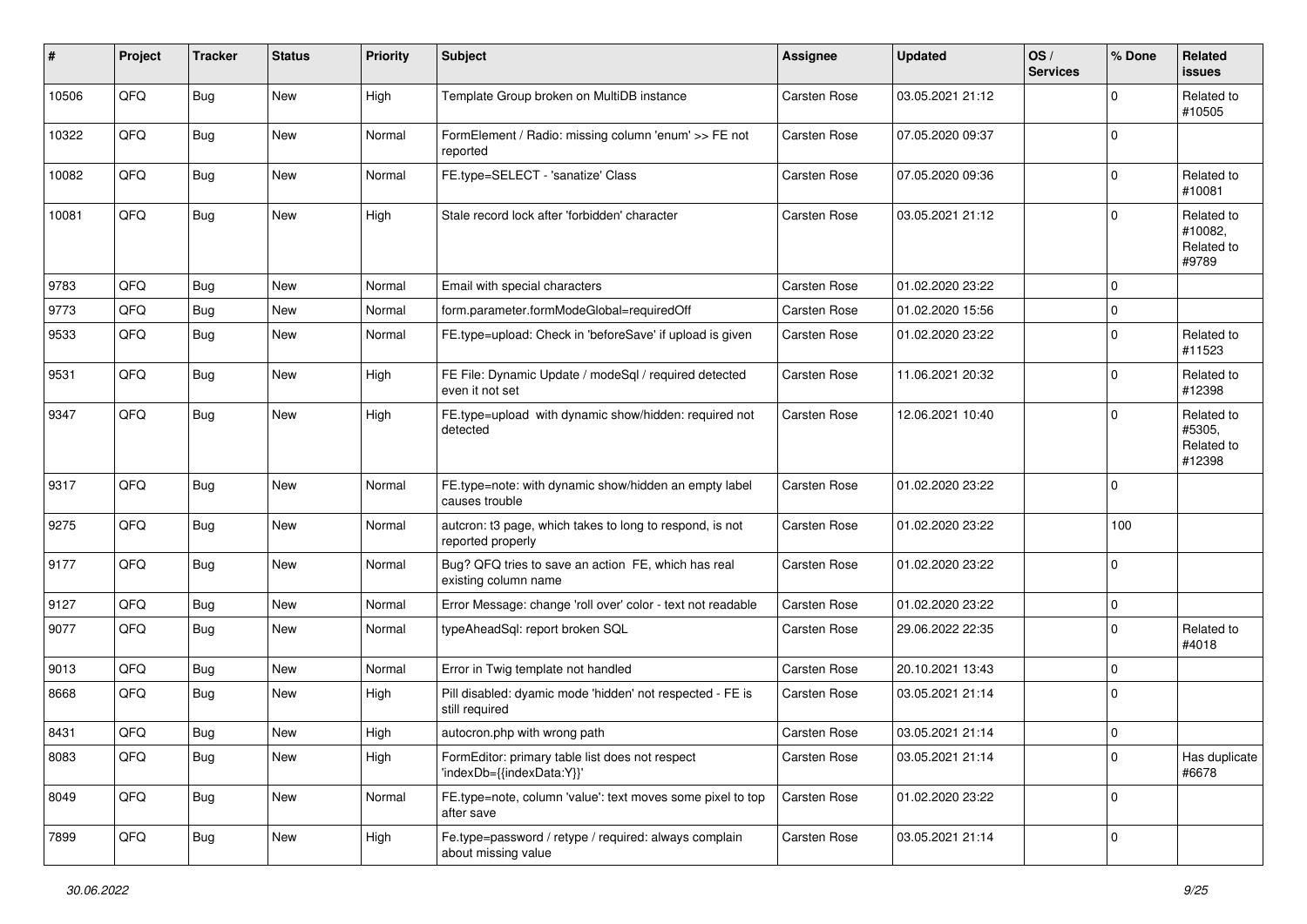| #    | Project | <b>Tracker</b> | <b>Status</b> | <b>Priority</b> | <b>Subject</b>                                                                                                   | Assignee            | <b>Updated</b>   | OS/<br><b>Services</b> | % Done      | Related<br><b>issues</b>                    |
|------|---------|----------------|---------------|-----------------|------------------------------------------------------------------------------------------------------------------|---------------------|------------------|------------------------|-------------|---------------------------------------------|
| 7890 | QFQ     | Bug            | New           | Normal          | FormElement 'required': extraButtonInfo not aligned                                                              | Carsten Rose        | 11.06.2021 21:17 |                        | 0           | Related to<br>#11517                        |
| 7795 | QFQ     | <b>Bug</b>     | New           | Normal          | Readonly Form: Typeahead-Felder                                                                                  | Carsten Rose        | 01.02.2020 23:22 |                        | $\mathbf 0$ | Related to<br>#10640                        |
| 7685 | QFQ     | Bug            | New           | Normal          | Open FormElement from QFQ error message and save<br>modified record: error about missing {{formId:F}}            | Carsten Rose        | 01.02.2020 23:22 |                        | $\Omega$    |                                             |
| 7650 | QFQ     | <b>Bug</b>     | <b>New</b>    | High            | Optional do not show 'required' sign on FormElement                                                              | Carsten Rose        | 03.05.2021 21:14 |                        | 0           |                                             |
| 7574 | QFQ     | Bug            | <b>New</b>    | Normal          | Substitute error: form element not reported / dont parse<br>Form.note                                            | Carsten Rose        | 01.02.2020 23:21 |                        | $\Omega$    |                                             |
| 7547 | QFQ     | Bug            | <b>New</b>    | Normal          | Error Message in afterSave: wrong parameter column<br>reported                                                   | Carsten Rose        | 01.02.2020 23:22 |                        | 0           |                                             |
| 7524 | QFQ     | Bug            | New           | Normal          | QFQ throws a 'General Error' if 'fileadmin/protected/log/' is<br>not writeable                                   | <b>Carsten Rose</b> | 01.02.2020 23:22 |                        | $\mathbf 0$ |                                             |
| 7513 | QFQ     | Bug            | New           | Normal          | Radios not correct aligned                                                                                       | Carsten Rose        | 01.02.2020 23:22 |                        | $\mathbf 0$ |                                             |
| 7512 | QFQ     | Bug            | <b>New</b>    | Normal          | FE: inputType=number >> 'pattern' is not respected                                                               | Carsten Rose        | 01.02.2020 23:22 |                        | $\Omega$    |                                             |
| 7261 | QFQ     | Bug            | New           | Normal          | Report pathFilename for user without path, only the<br>filename                                                  | Carsten Rose        | 01.02.2020 23:21 |                        | $\Omega$    |                                             |
| 7219 | QFQ     | Bug            | New           | Normal          | typeSheadSql / typeAheadSqlPrefetch: change to curly<br>braces                                                   | Carsten Rose        | 01.02.2020 23:21 |                        | $\Omega$    |                                             |
| 7014 | QFQ     | Bug            | New           | Normal          | Sending invalid emails succeeds when<br>debug.redirectAllMailTo is set                                           | Carsten Rose        | 01.02.2020 23:21 |                        | $\Omega$    |                                             |
| 7002 | QFQ     | Bug            | New           | Normal          | Dynamic Update: row does not disappear / appear                                                                  | Carsten Rose        | 01.02.2020 23:22 |                        | $\Omega$    |                                             |
| 6912 | QFQ     | Bug            | New           | Normal          | error Message Var 'deadline' already set in SIP - in Form<br>with FE.value={{deadline:R:::{{deadlinePeriod:Y}}}} | Carsten Rose        | 01.02.2020 23:21 |                        | $\Omega$    |                                             |
| 6677 | QFQ     | Bug            | New           | Normal          | Error message FE Action Element: no/wrong FE reference<br>who cause the problem.                                 | Carsten Rose        | 01.02.2020 23:21 |                        | 0           |                                             |
| 6483 | QFQ     | <b>Bug</b>     | New           | Normal          | R Store funktioniert nicht bei 'Report Notation' im FE                                                           | Carsten Rose        | 01.02.2020 23:21 |                        | $\mathbf 0$ |                                             |
| 6462 | QFQ     | Bug            | <b>New</b>    | Normal          | File Upload: Nutzlose Fehlermeldung wenn Datei zu gross                                                          | Carsten Rose        | 01.02.2020 23:21 |                        | $\Omega$    | Related to<br>#6139                         |
| 5576 | QFQ     | Bug            | New           | Normal          | Using MySQL 'DROP' requires privilege - wich is not really<br>necessary.                                         | Carsten Rose        | 01.02.2020 23:21 |                        | $\mathbf 0$ |                                             |
| 5559 | QFQ     | Bug            | New           | Normal          | FE.type = Upload: 'accept' might contain variables                                                               | <b>Carsten Rose</b> | 11.05.2020 21:23 |                        | 0           |                                             |
| 5459 | QFQ     | <b>Bug</b>     | New           | High            | Multi DB: spread system tables between 'QFQ' and<br>'Data'-DB                                                    | Carsten Rose        | 03.05.2021 21:14 |                        | 0           | Related to<br>#4720                         |
| 5305 | QFQ     | <b>Bug</b>     | New           | Normal          | Upload FormElement: nicht disabled by readonly Form                                                              | Carsten Rose        | 16.06.2021 13:43 |                        | $\mathbf 0$ | Related to<br>#9347,<br>Related to<br>#9834 |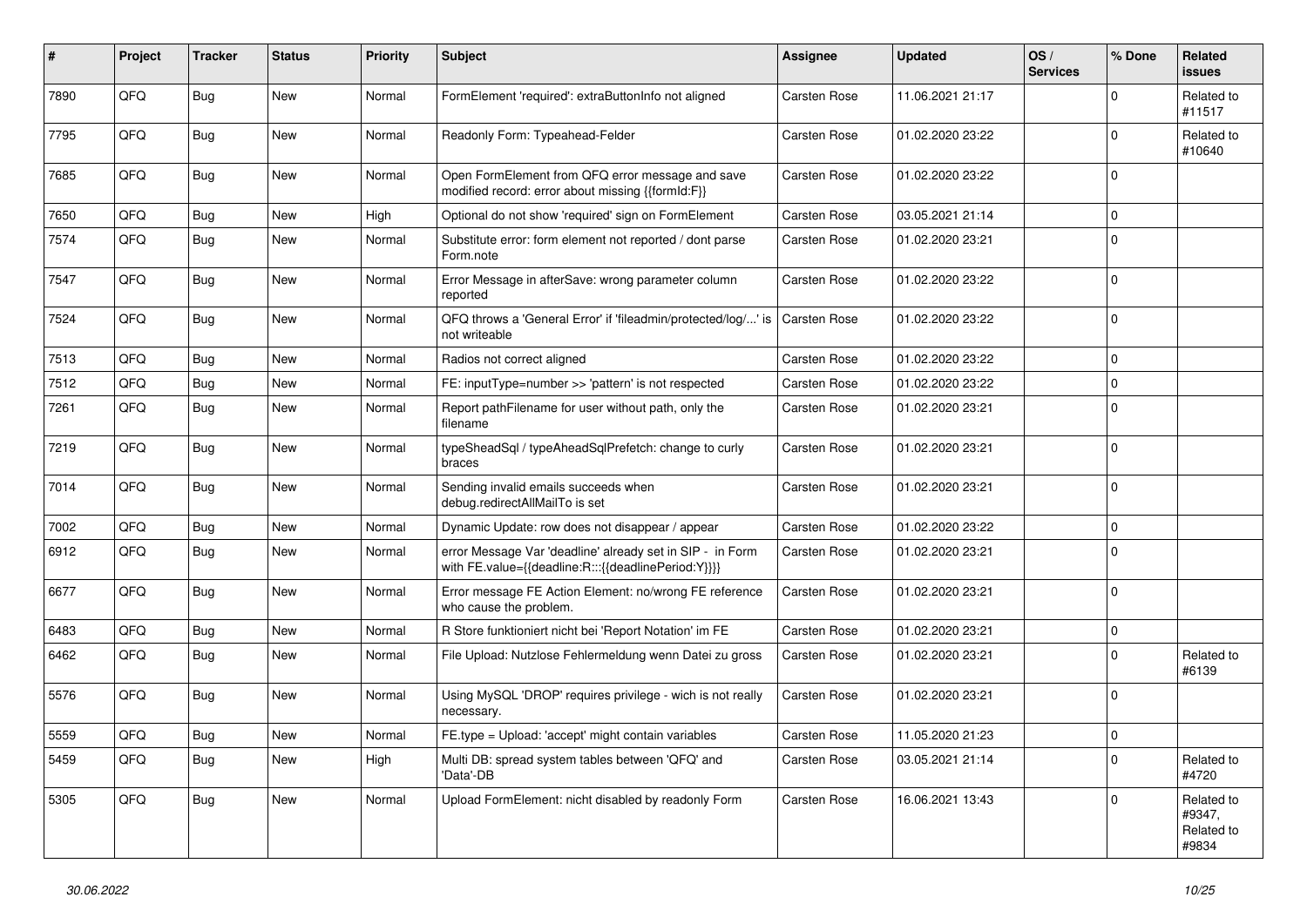| #     | Project | <b>Tracker</b> | <b>Status</b> | <b>Priority</b> | <b>Subject</b>                                                                   | <b>Assignee</b>     | <b>Updated</b>   | OS/<br><b>Services</b> | % Done      | Related<br><b>issues</b>                                              |
|-------|---------|----------------|---------------|-----------------|----------------------------------------------------------------------------------|---------------------|------------------|------------------------|-------------|-----------------------------------------------------------------------|
| 5221  | QFQ     | Bug            | <b>New</b>    | High            | Download Dialog: Bleibt stehen in FF wenn Datei<br>automatisch gespeichert wird. | <b>Carsten Rose</b> | 03.05.2021 21:14 |                        | 0           |                                                                       |
| 4756  | QFQ     | <b>Bug</b>     | <b>New</b>    | Normal          | Form dirty even nothing changes                                                  | <b>Carsten Rose</b> | 11.12.2019 16:16 |                        | $\Omega$    |                                                                       |
| 3547  | QFQ     | <b>Bug</b>     | <b>New</b>    | Normal          | FE of type 'note' causes writing of empty fields.                                | Carsten Rose        | 01.02.2020 23:21 |                        | 0           |                                                                       |
| 12556 | QFQ     | Feature        | New           | Normal          | Pills Title: colored = static or dynamic on allrequiredgiven                     | Benjamin Baer       | 19.03.2022 17:49 |                        | $\Omega$    |                                                                       |
| 12490 | QFQ     | Feature        | New           | Normal          | Loading Plugins in QFQ - see what tinymce does. (lazy<br>loading)                | Benjamin Baer       | 08.06.2022 10:37 |                        | 0           | Related to<br>#12611,<br>Related to<br>#10013,<br>Related to<br>#7732 |
| 12476 | QFQ     | Feature        | New           | Normal          | clearMe: a) should trigger 'dirty', b) sticky on textarea resize                 | Benjamin Baer       | 04.01.2022 08:40 |                        | 0           | Related to<br>#9528                                                   |
| 13647 | QFQ     | Bug            | <b>New</b>    | Normal          | Autofocus funktioniert nicht auf Chrome                                          | Benjamin Baer       | 19.03.2022 17:44 |                        | $\Omega$    |                                                                       |
| 13528 | QFQ     | <b>Bug</b>     | <b>New</b>    | Normal          | gfg.io > releases: es wird kein neues Release angelegt                           | Benjamin Baer       | 19.03.2022 17:46 |                        | 0           |                                                                       |
| 11237 | QFQ     | Bug            | New           | High            | Radiobutton / parameter.buttonClass= btn-default - kein<br>dirty Trigger         | Benjamin Baer       | 03.05.2021 21:12 |                        | 0           | Related to<br>#10766                                                  |
| 11057 | QFQ     | Bug            | New           | High            | Checkboxes ohne span.checkmark im Report werden<br>ausgeblendet                  | Benjamin Baer       | 03.05.2021 21:12 |                        | 0           | Related to<br>#11039                                                  |
| 14185 | QFQ     | Feature        | <b>New</b>    | Normal          | External/Autocron.php - better suitable directory                                | Support: System     | 28.05.2022 11:03 |                        | $\Omega$    |                                                                       |
| 12156 | QFQ     | Feature        | New           | Normal          | Form: Optional disable 'leave page'                                              |                     | 03.05.2021 20:45 |                        | 0           |                                                                       |
| 12135 | QFQ     | Feature        | <b>New</b>    | Normal          | Subrecord: Notiz                                                                 |                     | 24.04.2021 16:58 |                        | $\Omega$    |                                                                       |
| 12039 | QFQ     | Feature        | New           | Normal          | Missing htmlSpecialChar() in pre processing on form submit                       |                     | 18.02.2021 00:09 |                        | $\Omega$    | Related to<br>#14320                                                  |
| 12038 | QFQ     | Feature        | <b>New</b>    | Normal          | a) STORE_VAR: filenameOnlyStripUniq, b) SP:<br>QSTRIPUNIQ()                      |                     | 17.02.2021 23:55 |                        | 0           |                                                                       |
| 11850 | QFQ     | Feature        | <b>New</b>    | Urgent          | Wizard Form: basierend auf einer Tabelle eine Form<br>anlegen.                   |                     | 03.05.2021 21:12 |                        | 0           | Blocked by<br>#8082                                                   |
| 11716 | QFQ     | Feature        | <b>New</b>    | Normal          | Form an beliebiger Stelle im Report anzeigen                                     |                     | 09.12.2020 09:47 |                        | $\Omega$    |                                                                       |
| 11535 | QFQ     | Feature        | New           | Normal          | Ability to create SQL columns in frontend QFQ forms                              |                     | 17.11.2020 12:11 |                        | $\Omega$    |                                                                       |
| 11534 | QFQ     | Feature        | New           | Normal          | Report: Action on selected rows - Table batchprocessing<br>feature               |                     | 18.11.2020 08:15 |                        | $\mathbf 0$ |                                                                       |
| 10874 | QFQ     | Feature        | New           | Normal          | Erstellen eines Foreign Keys in der Tabelle "FormElement"                        |                     | 13.07.2020 10:11 |                        | 0           |                                                                       |
| 10763 | QFQ     | Feature        | New           | Normal          | form accessed and submitted despite logout?                                      |                     | 16.06.2020 11:43 |                        | 0           |                                                                       |
| 10384 | QFQ     | Feature        | New           | Normal          | Parameter Exchange QFQ Instances                                                 |                     | 07.05.2020 09:38 |                        | 0           |                                                                       |
| 10345 | QFQ     | Feature        | New           | Normal          | Templates - Patterns QFQ Style                                                   |                     | 03.05.2021 21:01 |                        | $\mathbf 0$ | Related to<br>#10713                                                  |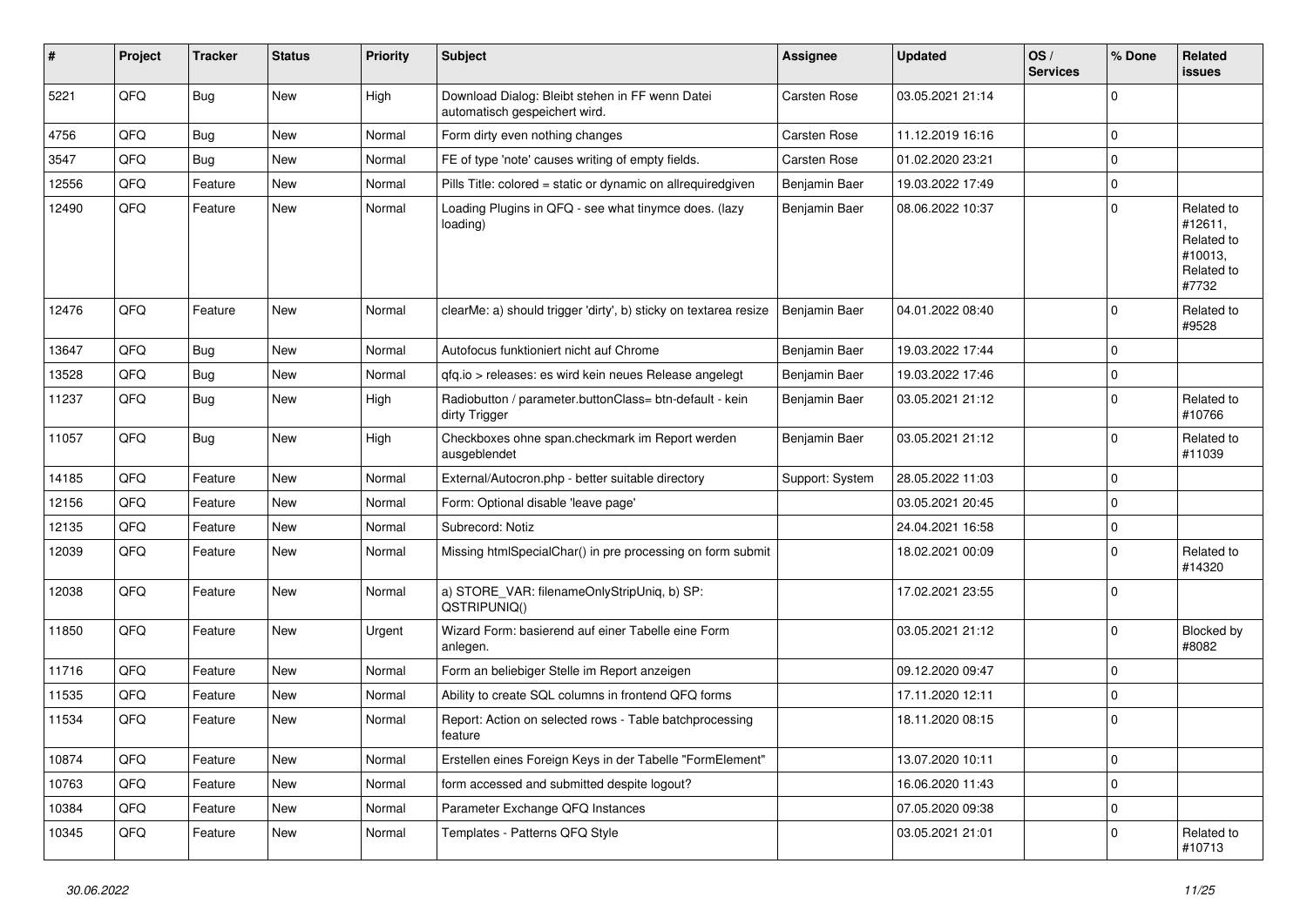| $\sharp$ | Project | <b>Tracker</b> | <b>Status</b> | <b>Priority</b> | <b>Subject</b>                                                             | <b>Assignee</b>     | <b>Updated</b>   | OS/<br><b>Services</b> | % Done      | <b>Related</b><br>issues                                               |
|----------|---------|----------------|---------------|-----------------|----------------------------------------------------------------------------|---------------------|------------------|------------------------|-------------|------------------------------------------------------------------------|
| 10114    | QFQ     | Feature        | New           | High            | Symbol (Link): 'G:' (Glyphicon) replaced by 'i:' (icon)                    |                     | 07.12.2021 17:19 |                        | $\Omega$    | Related to<br>#3797,<br>Related to<br>#4194                            |
| 9853     | QFQ     | Feature        | New           | Normal          | Check das SQL / QFQ / Mail Logfile geschrieben wird                        |                     | 09.01.2020 11:15 |                        | $\mathbf 0$ |                                                                        |
| 11715    | QFQ     | <b>Bug</b>     | New           | Normal          | acceptZeroAsRequired and requiredOffButMark do not<br>coincide             |                     | 08.12.2020 12:13 |                        | $\Omega$    |                                                                        |
| 11522    | QFQ     | Bug            | New           | Normal          | Aus/Einblenden von Reitern                                                 |                     | 13.11.2020 14:58 |                        | $\mathbf 0$ |                                                                        |
| 11195    | QFQ     | <b>Bug</b>     | New           | Low             | Dynamic Update: Note not updated if new text is empty<br>(v20.4)           |                     | 25.09.2020 11:14 |                        | $\Omega$    |                                                                        |
| 10890    | QFQ     | <b>Bug</b>     | New           | Normal          | AutoCron hangs                                                             |                     | 20.07.2020 13:56 |                        | $\mathbf 0$ |                                                                        |
| 10766    | QFQ     | Bug            | New           | High            | Radiobutton / parameter.buttonClass=btn-default: dynamic<br>update         |                     | 03.05.2021 21:12 |                        | $\mathbf 0$ | Related to<br>#11237                                                   |
| 10759    | QFQ     | <b>Bug</b>     | New           | Normal          | emptyMeansNull - Feld falsch aktualisiert                                  |                     | 12.11.2020 23:45 |                        | $\mathbf 0$ |                                                                        |
| 10324    | QFQ     | Bug            | New           | Normal          | Excel Export mit Template funktioniert nur, wenn Template<br>vor uid kommt |                     | 30.03.2020 11:20 |                        | $\mathbf 0$ | Related to<br>#10257                                                   |
| 9855     | QFQ     | <b>Bug</b>     | New           | Normal          | <b>Required Check</b>                                                      |                     | 01.02.2020 15:56 |                        | $\mathbf 0$ |                                                                        |
| 13900    | QFQ     | Feature        | Priorize      | Normal          | Selenium: Check das Cookie/PDF funktioniert                                | Enis Nuredini       | 25.03.2022 12:45 |                        | $\mathbf 0$ |                                                                        |
| 10569    | QFQ     | Feature        | Priorize      | Normal          | link _blank more safe                                                      | Enis Nuredini       | 25.03.2022 12:44 |                        | $\mathbf 0$ |                                                                        |
| 13943    | QFQ     | Bug            | Priorize      | Normal          | unable to find formgroup                                                   | Enis Nuredini       | 28.05.2022 11:03 |                        | $\mathbf 0$ |                                                                        |
| 14371    | QFQ     | Feature        | Priorize      | Normal          | <b>LDAP via REPORT</b>                                                     | <b>Carsten Rose</b> | 19.06.2022 16:37 |                        | $\mathbf 0$ |                                                                        |
| 14290    | QFQ     | Feature        | Priorize      | Normal          | FormEditor: Show Table Definition                                          | Carsten Rose        | 19.06.2022 16:37 |                        | $\mathbf 0$ |                                                                        |
| 12504    | QFQ     | Feature        | Priorize      | Normal          | sql.log: report fe.id                                                      | Carsten Rose        | 05.05.2021 22:09 |                        | $\mathbf 0$ |                                                                        |
| 12503    | QFQ     | Feature        | Priorize      | Normal          | Detect dangerous UPDATE statement with missing WHERE   Carsten Rose        |                     | 05.05.2021 22:09 |                        | $\mathbf 0$ |                                                                        |
| 12452    | QFQ     | Feature        | Priorize      | Normal          | BaseURL: alsways with '/' at the end                                       | Carsten Rose        | 19.06.2022 13:45 |                        | $\mathbf 0$ | Related to<br>#10782                                                   |
| 11320    | QFQ     | Feature        | Priorize      | Normal          | Typo3 Version 10 support                                                   | Carsten Rose        | 05.05.2021 22:09 |                        | $\mathbf 0$ |                                                                        |
| 10015    | QFQ     | Feature        | Priorize      | Normal          | Monospace in Textarea                                                      | Carsten Rose        | 03.02.2020 13:40 |                        | $\mathbf 0$ |                                                                        |
| 10012    | QFQ     | Feature        | Priorize      | Normal          | redirectAllMailTo: {{beEmail:T}}                                           | Carsten Rose        | 08.05.2021 09:54 |                        | $\mathbf 0$ | Related to<br>#12412,<br>Related to<br>#12413,<br>Related to<br>#10011 |
| 10011    | QFQ     | Feature        | Priorize      | Normal          | Offer new STORE_TYPO3 Variable 'beUser', 'beEmail'                         | Carsten Rose        | 08.05.2021 09:51 |                        | $\Omega$    | Related to<br>#10012,<br>Related to<br>#12511                          |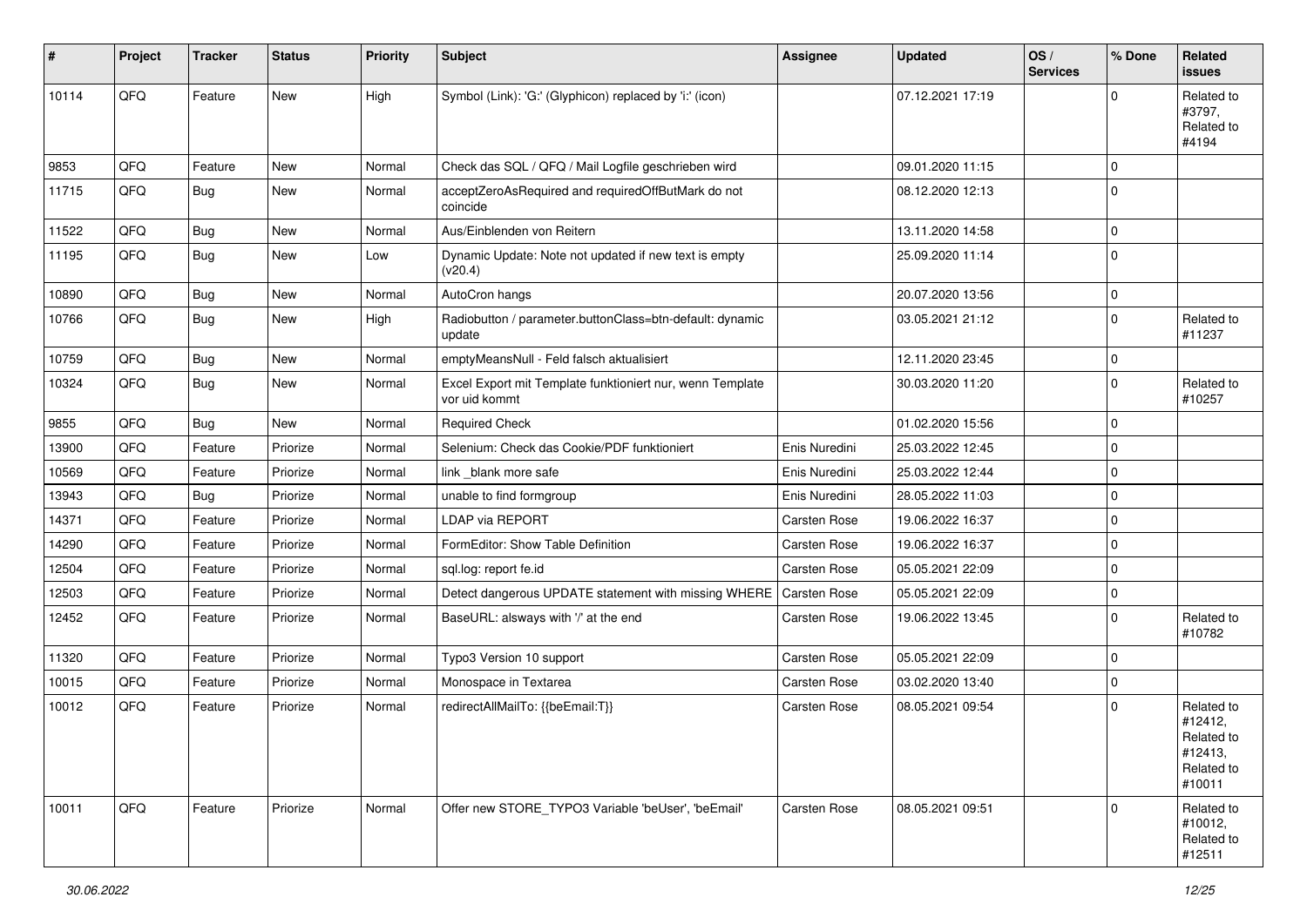| #     | <b>Project</b> | <b>Tracker</b> | <b>Status</b> | <b>Priority</b> | <b>Subject</b>                                                                                     | <b>Assignee</b>     | <b>Updated</b>   | OS/<br><b>Services</b> | % Done      | Related<br>issues                               |
|-------|----------------|----------------|---------------|-----------------|----------------------------------------------------------------------------------------------------|---------------------|------------------|------------------------|-------------|-------------------------------------------------|
| 10005 | QFQ            | Feature        | Priorize      | Normal          | Report / special column name:  AS _calendar                                                        | <b>Carsten Rose</b> | 03.06.2020 17:28 |                        | $\mathbf 0$ |                                                 |
| 9968  | QFQ            | Feature        | Priorize      | Normal          | Tooltip in Links for Developer                                                                     | Carsten Rose        | 01.02.2020 23:17 |                        | $\pmb{0}$   |                                                 |
| 9928  | QFQ            | Feature        | Priorize      | Normal          | SpecialColumnName: a) Deprecated: ' AS "_+tag "', b)<br>New: ' AS "_ <tag1><tag2>" '</tag2></tag1> | <b>Carsten Rose</b> | 01.02.2020 23:17 |                        | $\mathbf 0$ | Related to<br>#9929                             |
| 9900  | QFQ            | Feature        | Priorize      | Normal          | Generic API Call: tt-content record >> JSON                                                        | <b>Carsten Rose</b> | 01.02.2020 10:13 |                        | 0           |                                                 |
| 9668  | QFQ            | Feature        | Priorize      | Normal          | Form.mode: rename 'hidden' to 'hide'                                                               | Carsten Rose        | 05.05.2021 22:14 |                        | $\mathbf 0$ | Related to<br>#6437                             |
| 9394  | QFQ            | Feature        | Priorize      | Normal          | REST: allow for non numerical ids in get requests                                                  | <b>Carsten Rose</b> | 05.05.2021 22:10 |                        | 0           |                                                 |
| 9346  | QFQ            | Feature        | Priorize      | Normal          | beforeSave: check if an upload is given                                                            | Carsten Rose        | 11.06.2021 21:18 |                        | $\mathbf 0$ |                                                 |
| 8963  | QFQ            | Feature        | Priorize      | Normal          | Setting values in a store: flexible way                                                            | Carsten Rose        | 05.05.2021 22:10 |                        | $\mathbf 0$ | Related to<br>#8975                             |
| 8585  | QFQ            | Feature        | Priorize      | Normal          | Enhance Error message for 'unknown form'                                                           | Carsten Rose        | 01.02.2020 10:13 |                        | $\mathbf 0$ |                                                 |
| 8584  | QFQ            | Feature        | Priorize      | Normal          | FE 'Action' - never assign to Container (except Template<br>Group)                                 | Carsten Rose        | 01.02.2020 10:13 |                        | $\mathbf 0$ |                                                 |
| 8277  | QFQ            | Feature        | Priorize      | Normal          | fe.parameter.default=                                                                              | Carsten Rose        | 01.02.2020 23:17 |                        | $\mathbf 0$ | Related to<br>#8113                             |
| 8204  | QFQ            | Feature        | Priorize      | High            | Position 'required mark'                                                                           | <b>Carsten Rose</b> | 16.06.2021 13:44 |                        | $\mathbf 0$ |                                                 |
| 8082  | QFQ            | Feature        | Priorize      | High            | Contact form without saving record                                                                 | Carsten Rose        | 07.12.2021 15:20 |                        | $\mathbf 0$ | Related to<br>#8587,<br><b>Blocks</b><br>#11850 |
| 8044  | QFQ            | Feature        | Priorize      | Normal          | Transaction: a) Form, b) Report                                                                    | <b>Carsten Rose</b> | 05.05.2021 22:14 |                        | $\mathbf 0$ | Related to<br>#8043                             |
| 8034  | QFQ            | Feature        | Priorize      | Normal          | FormElement 'data': 22.22.2222 should not be accepted                                              | Carsten Rose        | 01.02.2020 10:13 |                        | 0           |                                                 |
| 7630  | QFQ            | Feature        | Priorize      | Normal          | detailed error message for simple upload                                                           | Carsten Rose        | 01.02.2020 10:13 |                        | $\pmb{0}$   |                                                 |
| 7522  | QFQ            | Feature        | Priorize      | Normal          | Inserting default index.html to folder (Avoid Apache<br>Indexing)                                  | Carsten Rose        | 01.02.2020 10:13 |                        | $\mathbf 0$ |                                                 |
| 7290  | QFQ            | Feature        | Priorize      | Normal          | FormEditor: title as textarea if LEN(title)>60                                                     | <b>Carsten Rose</b> | 01.02.2020 10:13 |                        | $\mathbf 0$ | Blocked by<br>#7682                             |
| 7217  | QFQ            | Feature        | Priorize      | Normal          | Download: notice User if `_sip=?` is missing                                                       | <b>Carsten Rose</b> | 01.02.2020 10:13 |                        | $\pmb{0}$   |                                                 |
| 6998  | QFQ            | Feature        | Priorize      | Normal          | Form: with debug=on show column information as tooltip of<br>column label                          | Carsten Rose        | 01.02.2020 10:13 |                        | $\mathbf 0$ |                                                 |
| 5942  | QFQ            | Feature        | Priorize      | Normal          | 'L' and 'type': append to links, generate via '_link' by using<br>'u:' .                           | Carsten Rose        | 01.02.2020 10:13 |                        | $\mathbf 0$ |                                                 |
| 3867  | QFQ            | Feature        | Priorize      | Normal          | Readonly Formular: Template Groups add/delete<br>ausbeldnen                                        | Carsten Rose        | 05.05.2021 22:12 |                        | $\mathbf 0$ |                                                 |
| 14283 | QFQ            | <b>Bug</b>     | Priorize      | Normal          | HEIC / HEIF convert doesn't trigger                                                                | Carsten Rose        | 19.06.2022 16:37 |                        | $\pmb{0}$   |                                                 |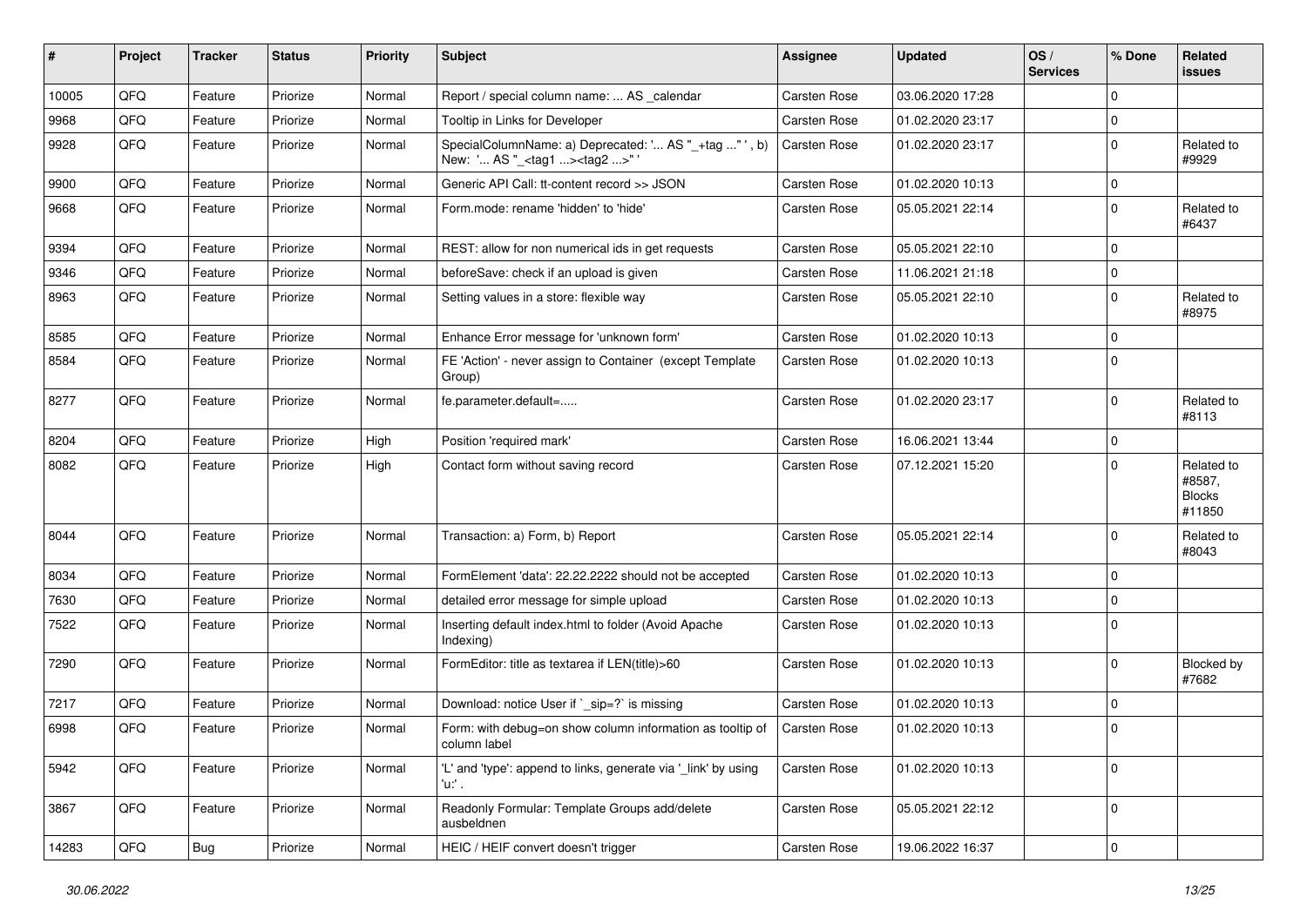| ∦     | Project | <b>Tracker</b> | <b>Status</b> | <b>Priority</b> | Subject                                                                                                  | <b>Assignee</b>     | <b>Updated</b>   | OS/<br><b>Services</b> | % Done      | Related<br><b>issues</b>                                                |
|-------|---------|----------------|---------------|-----------------|----------------------------------------------------------------------------------------------------------|---------------------|------------------|------------------------|-------------|-------------------------------------------------------------------------|
| 12325 | QFQ     | <b>Bug</b>     | Priorize      | Normal          | MultiDB form.dblndex not working for report syntax                                                       | <b>Carsten Rose</b> | 07.09.2021 13:37 |                        | $\Omega$    | Related to<br>#12145,<br>Related to<br>#12314                           |
| 9975  | QFQ     | <b>Bug</b>     | Priorize      | Normal          | Dropdown Menu: 'r:3' broken                                                                              | Carsten Rose        | 01.02.2020 10:13 |                        | 0           |                                                                         |
| 9958  | QFQ     | <b>Bug</b>     | Priorize      | Normal          | Broken subrecord query: no error message                                                                 | Carsten Rose        | 05.02.2021 15:15 |                        | $\mathbf 0$ |                                                                         |
| 9947  | QFQ     | <b>Bug</b>     | Priorize      | Normal          | Unwanted error message if missing 'typeAheadSqlPrefetch'                                                 | <b>Carsten Rose</b> | 01.02.2020 10:13 |                        | 0           |                                                                         |
| 9862  | QFQ     | <b>Bug</b>     | Priorize      | Normal          | Failed writing to sql mail qfq.log should throw an exception                                             | <b>Carsten Rose</b> | 01.02.2020 10:13 |                        | 0           |                                                                         |
| 9834  | QFQ     | <b>Bug</b>     | Priorize      | Normal          | Input elements with tag 'disabled' are missing on<br>form-submit: server option 'processReadOnly' broken | Carsten Rose        | 07.12.2021 16:43 |                        | 0           | Related to<br>#9691,<br>Related to<br>#5305, Has<br>duplicate<br>#12331 |
| 9534  | QFQ     | Bug            | Priorize      | Urgent          | FE.type=upload: 'Unknown Mode: ID"                                                                       | Carsten Rose        | 03.05.2021 21:14 |                        | 0           | Related to<br>#9532                                                     |
| 9173  | QFQ     | <b>Bug</b>     | Priorize      | Urgent          | Stale Record Lock: Firefox                                                                               | <b>Carsten Rose</b> | 03.05.2021 21:14 |                        | 0           | Related to<br>#9789                                                     |
| 9121  | QFQ     | <b>Bug</b>     | Priorize      | High            | sip links have r and __dbIndexData set                                                                   | <b>Carsten Rose</b> | 12.06.2021 10:41 |                        | 0           |                                                                         |
| 8037  | QFQ     | <b>Bug</b>     | Priorize      | Normal          | FE.type=upload (advanced mode): {{slaveId:V}} missing<br>during dynamic update                           | <b>Carsten Rose</b> | 01.02.2020 10:13 |                        | $\Omega$    |                                                                         |
| 7656  | QFQ     | <b>Bug</b>     | Priorize      | Normal          | FE with required, 'pattern' and 'extraButtonLock': always<br>complain about missing value                | <b>Carsten Rose</b> | 01.02.2020 10:13 |                        | $\Omega$    |                                                                         |
| 7616  | QFQ     | <b>Bug</b>     | Priorize      | Normal          | Selectlist with Enum & Dynamic Update                                                                    | Carsten Rose        | 01.02.2020 10:13 |                        | 0           |                                                                         |
| 6574  | QFQ     | <b>Bug</b>     | Priorize      | Normal          | qfq.log: Fehlermeldung wurde angezeigt, aber nicht geloggt                                               | Carsten Rose        | 01.02.2020 10:13 |                        | 0           |                                                                         |
| 6116  | QFQ     | <b>Bug</b>     | Priorize      | High            | value of checkbox not saved                                                                              | <b>Carsten Rose</b> | 07.12.2021 17:19 |                        | $\mathbf 0$ |                                                                         |
| 3782  | QFQ     | <b>Bug</b>     | Priorize      | Normal          | Bei fehlerhafter Eingabe (z.B. Datum) sollte das erwartete<br>Format angezeigt werden                    | Carsten Rose        | 01.02.2020 10:13 |                        | 0           |                                                                         |
| 10003 | QFQ     | Feature        | Priorize      | Normal          | fieldset: stronger visualize group                                                                       | Benjamin Baer       | 12.02.2020 08:13 |                        | 0           |                                                                         |
| 9135  | QFQ     | Feature        | Priorize      | Normal          | Progress Bar generic / replace old hourglass download<br>popup                                           | Benjamin Baer       | 03.01.2022 07:43 |                        | $\Omega$    |                                                                         |
| 7965  | QFQ     | Feature        | Priorize      | Normal          | Input type 'text' with visual format - currency                                                          | Benjamin Baer       | 03.01.2022 07:45 |                        | 0           |                                                                         |
| 7730  | QFO     | Feature        | Priorize      | Normal          | SELECT Box: title in between                                                                             | Benjamin Baer       | 01.02.2020 23:22 |                        | 0           |                                                                         |
| 6870  | QFQ     | Feature        | Priorize      | Normal          | Click on '_link' triggers an API call                                                                    | Benjamin Baer       | 03.01.2022 08:25 |                        | 0           |                                                                         |
| 6801  | QFQ     | Feature        | Priorize      | Normal          | Fabric: Maximize / FullIscreen                                                                           | Benjamin Baer       | 21.03.2022 09:56 |                        | 0           |                                                                         |
| 6224  | QFQ     | Feature        | Priorize      | Normal          | Dynamic update: fade in/out fields                                                                       | Benjamin Baer       | 21.03.2022 09:50 |                        | 0           |                                                                         |
| 5562  | QFQ     | Feature        | Priorize      | Normal          | Drag'n'Drop fuer Uploads                                                                                 | Benjamin Baer       | 21.03.2022 09:52 |                        | 0           | Related to<br>#9706                                                     |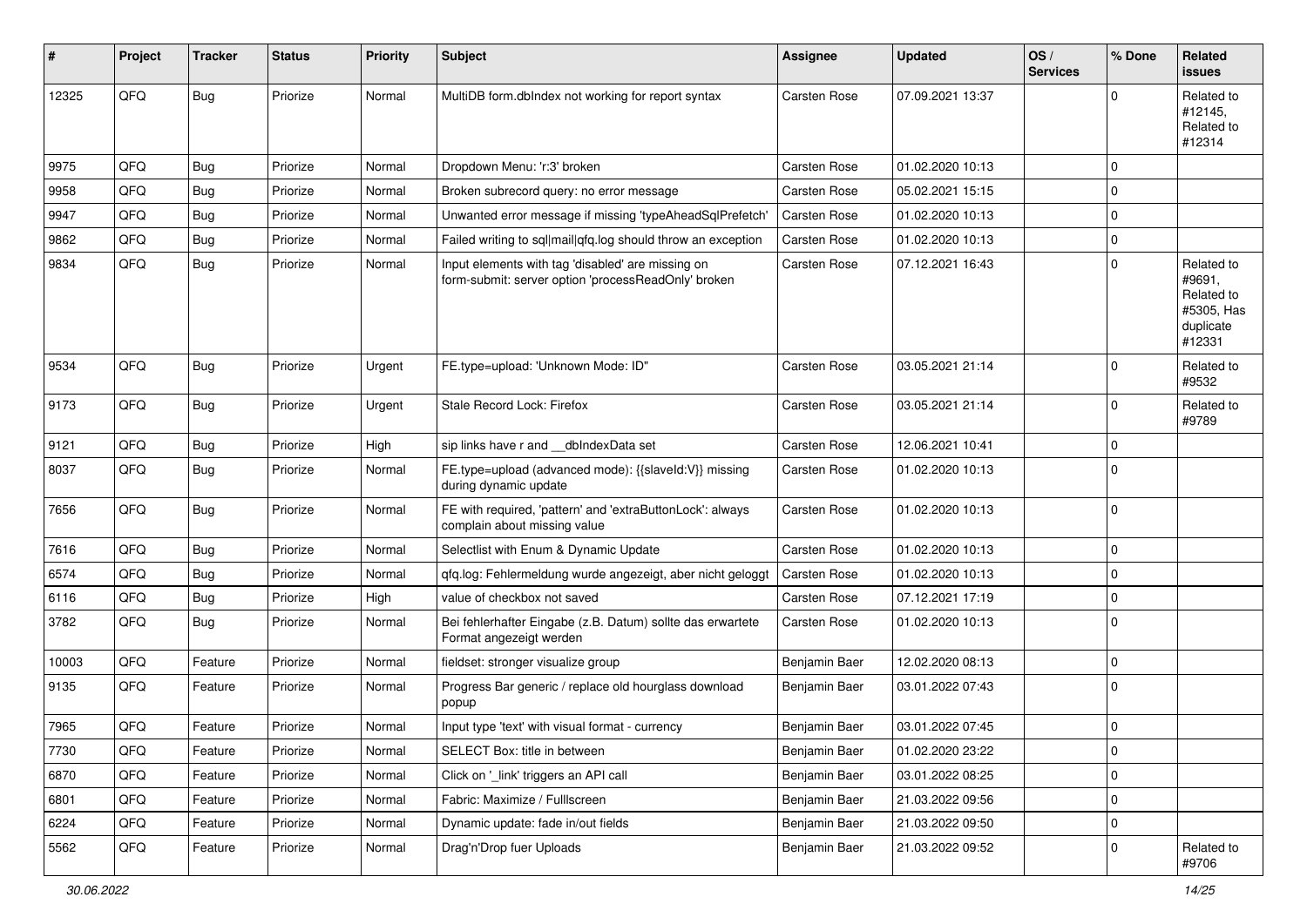| $\vert$ # | Project | <b>Tracker</b> | <b>Status</b> | <b>Priority</b> | <b>Subject</b>                                                                                       | <b>Assignee</b> | <b>Updated</b>   | OS/<br><b>Services</b> | % Done | Related<br>issues                                                                                                                                                     |
|-----------|---------|----------------|---------------|-----------------|------------------------------------------------------------------------------------------------------|-----------------|------------------|------------------------|--------|-----------------------------------------------------------------------------------------------------------------------------------------------------------------------|
| 5366      | QFQ     | Feature        | Priorize      | Normal          | Saving with keyboard shortcuts                                                                       | Benjamin Baer   | 21.03.2022 09:47 |                        | 0      |                                                                                                                                                                       |
| 6566      | QFQ     | <b>Bug</b>     | Priorize      | Normal          | Link Function 'delete': provided parameter missing on page<br>reload                                 | Benjamin Baer   | 03.01.2022 08:08 |                        | 0      |                                                                                                                                                                       |
| 6140      | QFQ     | <b>Bug</b>     | Priorize      | Normal          | QFQ DnD Sort: Locked fields                                                                          | Benjamin Baer   | 21.03.2022 09:56 |                        | 0      |                                                                                                                                                                       |
| 4457      | QFQ     | <b>Bug</b>     | Priorize      | Normal          | typeahead: pressing return to select an item, saves the form   Benjamin Baer<br>and closes the form. |                 | 03.01.2022 08:01 |                        | 0      | Related to<br>#4398                                                                                                                                                   |
| 2665      | QFQ     | <b>Bug</b>     | Priorize      | Normal          | Dynamic Update funktioniert nicht, wenn beim<br>entsprechenden FormElement eine size angegeben ist.  | Benjamin Baer   | 03.01.2022 08:12 |                        | 30     |                                                                                                                                                                       |
| 14320     | QFQ     | Feature        | ToDo          | Normal          | Allow specific HTML Tags and Attributes: general, TinyMCE   Enis Nuredini                            |                 | 17.06.2022 10:44 |                        | 0      | Related to<br>#12664,<br>Related to<br>#12039,<br>Related to<br>#11702,<br>Related to<br>#7239,<br>Related to<br>#3708,<br>Related to<br>#3646,<br>Related to<br>#880 |
| 12262     | QFQ     | Feature        | ToDo          | Normal          | Form buttons on top: more customable                                                                 | Enis Nuredini   | 17.06.2022 10:44 |                        | 0      | Related to<br>#13945, Has<br>duplicate<br>#4046, Has<br>duplicate<br>#10080                                                                                           |
| 14303     | QFQ     | <b>Bug</b>     | ToDo          | Normal          | datetime broken with picker                                                                          | Enis Nuredini   | 17.06.2022 09:02 |                        | 0      | Related to<br>#12630                                                                                                                                                  |
| 13899     | QFQ     | <b>Bug</b>     | ToDo          | Normal          | Selenium: zum laufen bringen                                                                         | Enis Nuredini   | 25.03.2022 10:24 |                        | 0      |                                                                                                                                                                       |
| 12463     | QFQ     | <b>Bug</b>     | ToDo          | High            | QFQ Function: 'function' and 'sql' on same level - output of<br>sql is shown two times.              | Carsten Rose    | 15.12.2021 16:31 |                        | 0      |                                                                                                                                                                       |
| 12395     | QFQ     | <b>Bug</b>     | ToDo          | High            | QFQ Function: Result two times shown                                                                 | Carsten Rose    | 18.02.2022 08:59 |                        | 0      |                                                                                                                                                                       |
| 7602      | QFQ     | Feature        | ToDo          | High            | Multi Select: with checkboxes                                                                        | Benjamin Baer   | 22.03.2022 09:07 |                        | 0      |                                                                                                                                                                       |
| 12508     | QFQ     | <b>Bug</b>     | In Progress   | High            | qfq Form: sendMail                                                                                   | Karin Niffeler  | 19.03.2022 17:48 |                        | 0      |                                                                                                                                                                       |
| 12630     | QFQ     | Feature        | In Progress   | Normal          | Input: date[time]: min / max values                                                                  | Enis Nuredini   | 20.06.2022 18:31 |                        | 0      | Related to<br>#10096,<br>Related to<br>#14302,<br>Related to<br>#14303                                                                                                |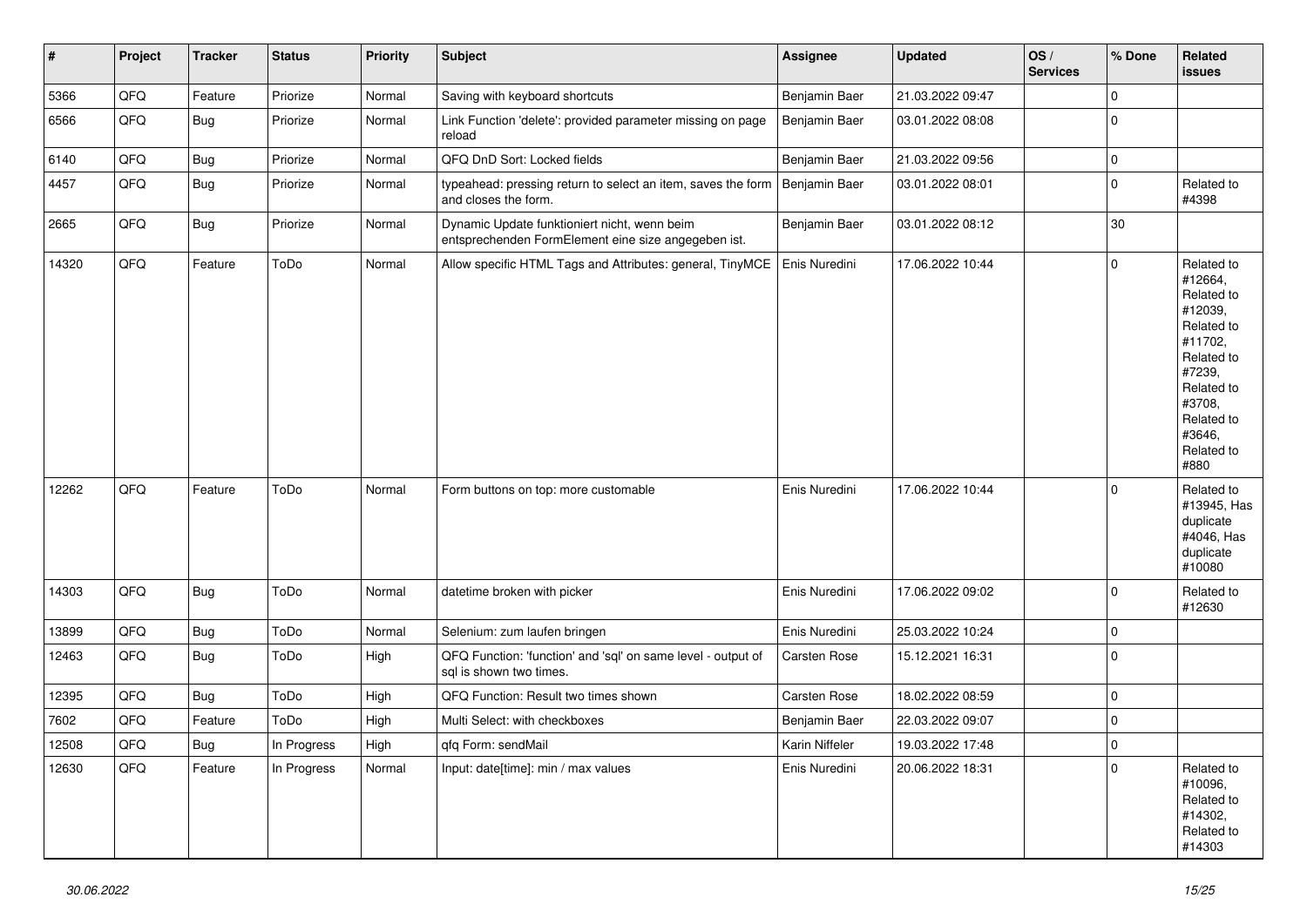| $\vert$ # | Project | <b>Tracker</b> | <b>Status</b> | <b>Priority</b> | <b>Subject</b>                                   | <b>Assignee</b>     | <b>Updated</b>   | OS/<br><b>Services</b> | % Done       | Related<br><b>issues</b>                                                                                                       |
|-----------|---------|----------------|---------------|-----------------|--------------------------------------------------|---------------------|------------------|------------------------|--------------|--------------------------------------------------------------------------------------------------------------------------------|
| 13330     | QFQ     | Feature        | In Progress   | Normal          | Multi Form: Upload                               | <b>Carsten Rose</b> | 07.11.2021 12:40 |                        | 50           | Related to<br>#9706                                                                                                            |
| 12440     | QFQ     | Feature        | In Progress   | Normal          | Typo3 V10 upgrade (durchfuehren und testen)      | <b>Carsten Rose</b> | 21.03.2022 09:53 |                        | 50           | Related to<br>#12357,<br>Related to<br>#12067,<br>Related to<br>#10661                                                         |
| 12439     | QFQ     | Feature        | In Progress   | Normal          | TinyMCE Paste from Word & Character Count/Limit  | <b>Carsten Rose</b> | 05.05.2021 22:15 |                        | $\mathbf 0$  |                                                                                                                                |
| 11980     | QFQ     | Feature        | In Progress   | Normal          | protected verzeichnis MUSS geschützt werden      | Carsten Rose        | 07.09.2021 13:30 |                        | $\pmb{0}$    |                                                                                                                                |
| 11076     | QFQ     | Feature        | In Progress   | Normal          | SELECT  AS _websocket                            | <b>Carsten Rose</b> | 30.08.2020 17:49 |                        | $\mathbf 0$  |                                                                                                                                |
| 10793     | QFQ     | Feature        | In Progress   | Normal          | Update NPM Packages                              | Carsten Rose        | 07.09.2021 13:25 |                        | 30           |                                                                                                                                |
| 10443     | QFQ     | Feature        | In Progress   | Normal          | Konzept_api / _live                              | Carsten Rose        | 07.05.2020 09:39 |                        | $\pmb{0}$    |                                                                                                                                |
| 9517      | QFQ     | Feature        | In Progress   | High            | Input multiple tags with typeahead               | <b>Carsten Rose</b> | 03.05.2021 21:14 |                        | 40           | Related to<br>#10150                                                                                                           |
| 6250      | QFQ     | Feature        | In Progress   | Normal          | Enhance layout: a) Subrecord, b) Subrecord-Title | Carsten Rose        | 01.02.2020 23:22 |                        | $\mathbf 0$  | Related to<br>#5391                                                                                                            |
| 5695      | QFQ     | Feature        | In Progress   | Normal          | Multiform                                        | Carsten Rose        | 02.01.2021 18:38 |                        | $\mathbf 0$  |                                                                                                                                |
| 14323     | QFQ     | <b>Bug</b>     | In Progress   | Normal          | Report: render=both single - no impact           | Carsten Rose        | 19.06.2022 18:31 |                        | $\pmb{0}$    |                                                                                                                                |
| 14175     | QFQ     | Bug            | In Progress   | Normal          | Opening a form with no QFQ Session cookie fails  | <b>Carsten Rose</b> | 03.06.2022 10:40 |                        | 0            |                                                                                                                                |
| 11517     | QFQ     | Bug            | In Progress   | Normal          | extraButtonInfo Broken for multiple FormElements | Carsten Rose        | 12.05.2022 13:12 |                        | $\Omega$     | Related to<br>#7890,<br>Related to<br>#3811, Has<br>duplicate<br>#10905, Has<br>duplicate<br>#10553, Has<br>duplicate<br>#6779 |
| 10661     | QFQ     | Bug            | In Progress   | Normal          | Typo3 Warnungen                                  | <b>Carsten Rose</b> | 07.09.2021 13:23 |                        | $\mathbf{0}$ | Related to<br>#12440                                                                                                           |
| 9789      | QFQ     | <b>Bug</b>     | In Progress   | High            | Record Lock: release to early on 'leave page'    | Carsten Rose        | 10.01.2022 09:25 |                        | 100          | Related to<br>#10081.<br>Related to<br>#9173,<br>Related to<br>#8702                                                           |
| 9691      | QFQ     | Bug            | In Progress   | Normal          | Checkbox: dynamic update > readonly              | <b>Carsten Rose</b> | 01.02.2020 23:22 |                        | 50           | Related to<br>#9834                                                                                                            |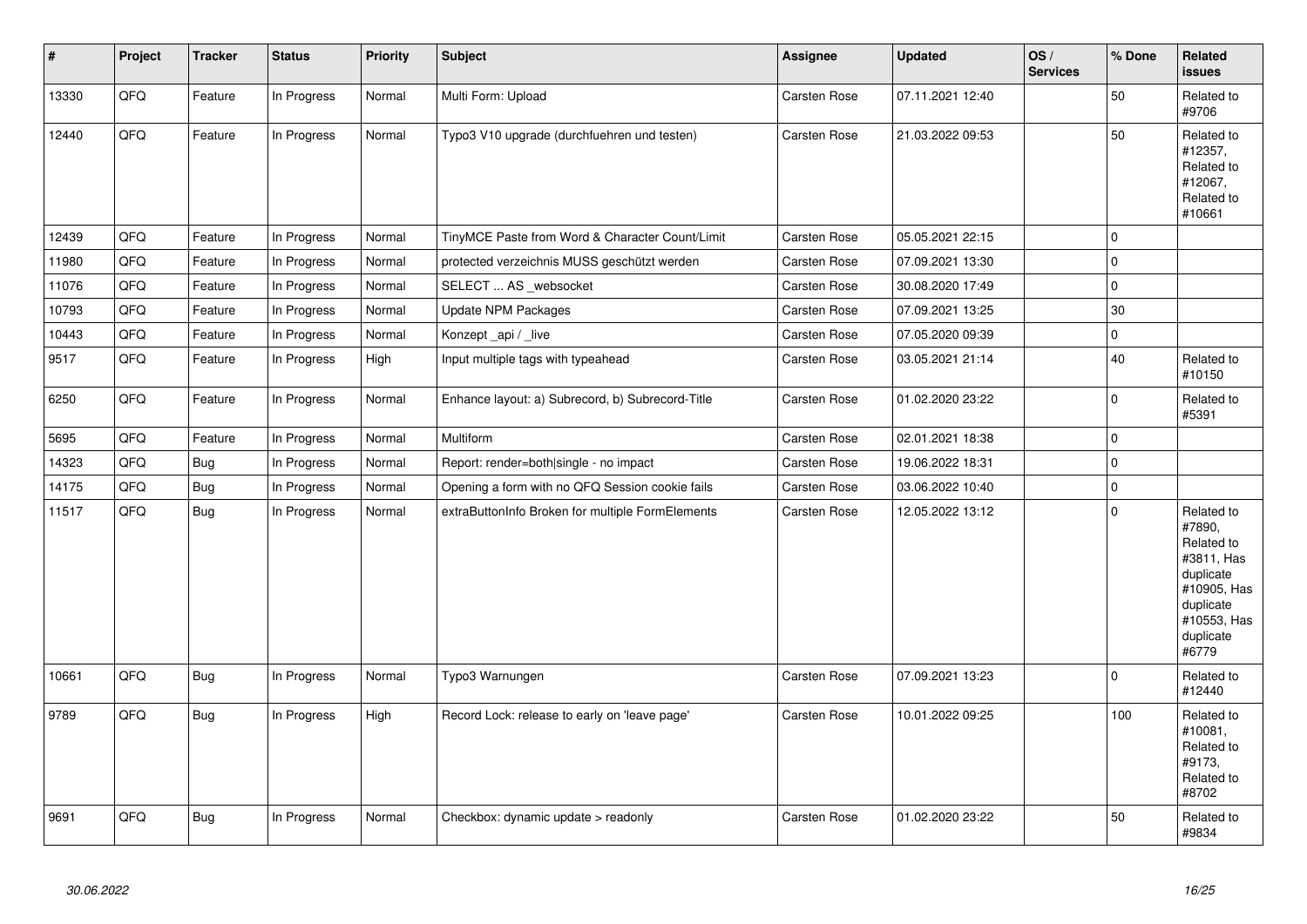| ∦     | Project | <b>Tracker</b> | <b>Status</b>              | <b>Priority</b> | <b>Subject</b>                                                                       | <b>Assignee</b>     | <b>Updated</b>   | OS/<br><b>Services</b> | % Done      | Related<br><b>issues</b>                                              |
|-------|---------|----------------|----------------------------|-----------------|--------------------------------------------------------------------------------------|---------------------|------------------|------------------------|-------------|-----------------------------------------------------------------------|
| 4194  | QFQ     | Feature        | In Progress                | Normal          | Bootstrap 4 ist jetzt offiziel                                                       |                     | 03.05.2021 20:47 |                        | $\mathbf 0$ | Related to<br>#10114                                                  |
| 13566 | QFQ     | Feature        | Ready to sync<br>(develop) | Normal          | Delete config-example.qfq.php file                                                   | Carsten Rose        | 23.12.2021 09:25 |                        | $\Omega$    |                                                                       |
| 8316  | QFQ     | <b>Bug</b>     | Feedback                   | Normal          | Documentation/Behaviour for Nested Queries and<br>Record-Store confusing             | Nicola Chiapolini   | 20.11.2019 09:14 |                        | $\mathbf 0$ |                                                                       |
| 10124 | QFQ     | Feature        | Feedback                   | Normal          | qfq AAI-Login                                                                        | Karin Niffeler      | 07.05.2020 09:36 |                        | $\mathbf 0$ |                                                                       |
| 13572 | QFO     | Feature        | Feedback                   | Normal          | Form Load: misleading error message on trying to load non<br>existent primary record | Enis Nuredini       | 16.05.2022 23:16 |                        | 100         |                                                                       |
| 10782 | QFQ     | Feature        | Feedback                   | Normal          | Tiny MCE: Image Upload                                                               | Enis Nuredini       | 16.05.2022 23:16 |                        | $\Omega$    | Related to<br>#12452                                                  |
| 9052  | QFQ     | Feature        | Feedback                   | High            | Report: CodeMirror with SQL Syntax Highlight in FE                                   | Enis Nuredini       | 08.06.2022 10:25 |                        | $\mathbf 0$ |                                                                       |
| 13767 | QFQ     | <b>Bug</b>     | Feedback                   | Normal          | date/time-picker: required shows up/down button orange                               | Enis Nuredini       | 16.05.2022 23:16 |                        | $\mathbf 0$ |                                                                       |
| 11630 | QFQ     | <b>Bug</b>     | Feedback                   | High            | Bitte check ob CALL() in 20.11.0 noch so funktioniert wie in<br>20.4.1               | Enis Nuredini       | 28.05.2022 13:45 |                        | $\mathbf 0$ | Related to<br>#11325                                                  |
| 11347 | QFQ     | <b>Bug</b>     | Feedback                   | Normal          | If Bedingungen funktionieren nicht korrekt                                           | Christoph Fuchs     | 21.03.2021 20:37 |                        | $\mathbf 0$ |                                                                       |
| 12584 | QFQ     | Feature        | Feedback                   | Normal          | T3 v10 migration script: replace alias-patterns (v11)                                | Carsten Rose        | 28.05.2022 11:12 |                        | 100         |                                                                       |
| 5894  | QFQ     | Feature        | Feedback                   | Normal          | Typeahead in Report: show/hide rows dynamically                                      | <b>Carsten Rose</b> | 18.02.2022 08:50 |                        | $\Omega$    | Related to<br>#5893,<br>Related to<br>#5885                           |
| 12546 | QFQ     | <b>Bug</b>     | Feedback                   | Normal          | Branch 'Development' - Unit Tests mit dirty workaround<br>angepasst                  | Carsten Rose        | 19.03.2022 17:48 |                        | $\Omega$    |                                                                       |
| 9548  | QFQ     | Feature        | Feedback                   | High            | FormElement: Pattern mismatch - optional report only on<br>focus lost                | Benjamin Baer       | 03.05.2021 21:14 |                        | $\mathbf 0$ |                                                                       |
| 9898  | QFQ     | <b>Bug</b>     | Feedback                   | Normal          | Formular trotz Timeout gespeichert                                                   | Benjamin Baer       | 01.02.2020 15:56 |                        | $\Omega$    |                                                                       |
| 9535  | QFQ     | <b>Bug</b>     | Feedback                   | Normal          | Report:  AS '_vertical' - column to wide - vertical >> rot45,<br>rot <sub>90</sub>   | Benjamin Baer       | 01.02.2020 15:56 |                        | $\mathbf 0$ |                                                                       |
| 13608 | QFQ     | Feature        | Some day<br>maybe          | Normal          | Automatic Browser Language Redirect                                                  | Enis Nuredini       | 17.06.2022 08:35 |                        | $\mathbf 0$ |                                                                       |
| 3613  | QFQ     | Bug            | Some day<br>maybe          | Normal          | note /note unchecked -> note div (col-md) wird weiterhin<br>gerendert                | Elias Villiger      | 01.02.2020 23:19 |                        | 100         |                                                                       |
| 12611 | QFO     | Feature        | Some day<br>maybe          | Normal          | Refactoring: Bootstrap with Lazy Loading                                             | Carsten Rose        | 08.06.2022 10:37 |                        | $\Omega$    | Related to<br>#12490,<br>Related to<br>#10013,<br>Related to<br>#7732 |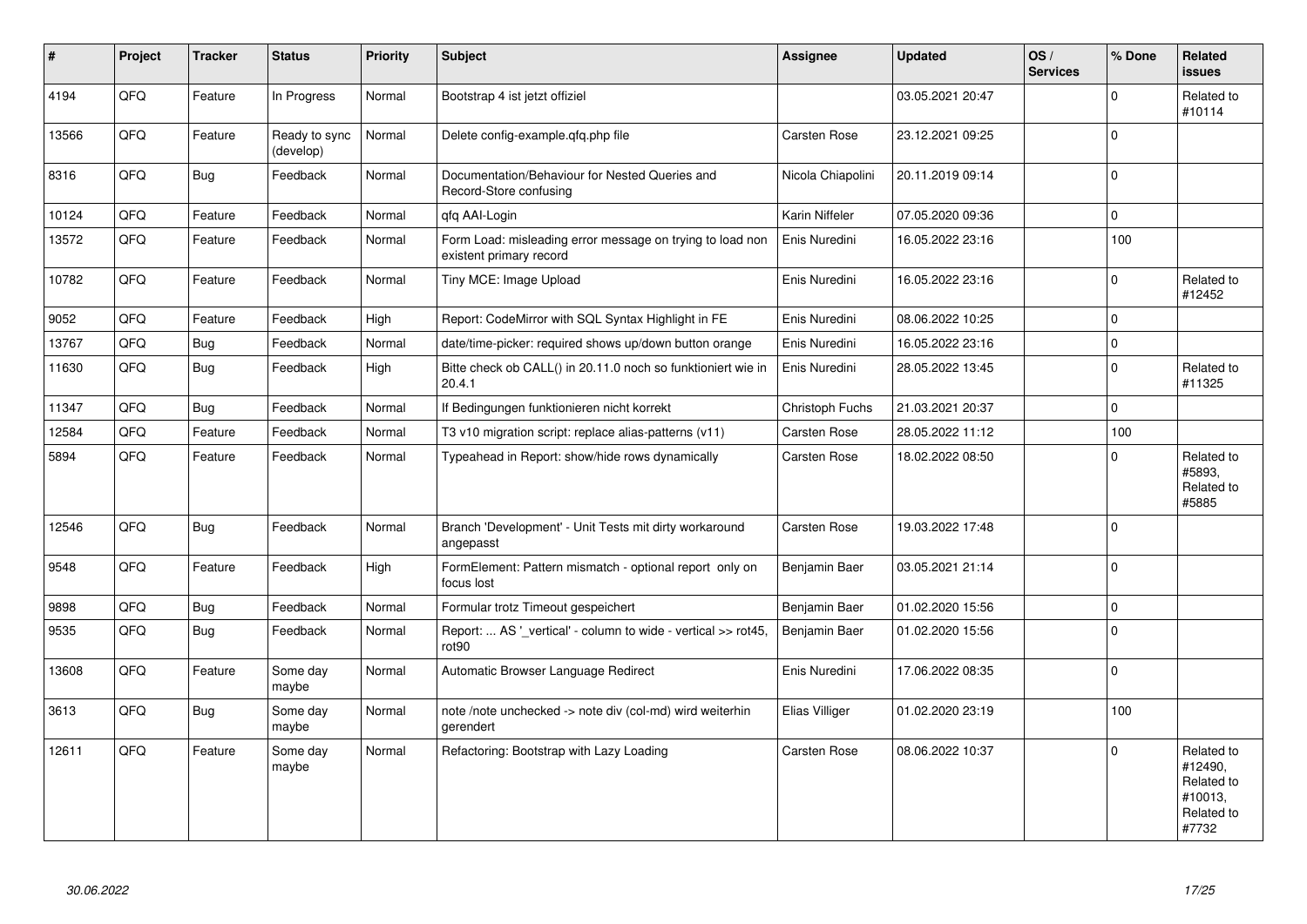| $\vert$ # | <b>Project</b> | <b>Tracker</b> | <b>Status</b>     | <b>Priority</b> | <b>Subject</b>                                    | <b>Assignee</b>     | <b>Updated</b>   | OS/<br><b>Services</b> | % Done      | Related<br>issues                                                     |
|-----------|----------------|----------------|-------------------|-----------------|---------------------------------------------------|---------------------|------------------|------------------------|-------------|-----------------------------------------------------------------------|
| 12337     | QFQ            | Feature        | Some day<br>maybe | Normal          | Database.php: better caching                      | Carsten Rose        | 16.09.2021 15:10 |                        | $\Omega$    |                                                                       |
| 12315     | QFQ            | Feature        | Some day<br>maybe | Normal          | Form History (Diffs) / Backups                    | Carsten Rose        | 16.09.2021 15:10 |                        | $\mathbf 0$ |                                                                       |
| 11323     | QFQ            | Feature        | Some day<br>maybe | Normal          | Report Frontend Editor Modal + Codemirror         | Carsten Rose        | 16.09.2021 15:10 |                        | $\Omega$    | Related to<br>#11036                                                  |
| 11322     | QFQ            | Feature        | Some day<br>maybe | Normal          | Form Element JSON - (multiline parameter field)   | Carsten Rose        | 16.09.2021 15:10 |                        | $\Omega$    |                                                                       |
| 11217     | QFQ            | Feature        | Some day<br>maybe | Normal          | <b>Extend Script Functionality</b>                | Carsten Rose        | 16.09.2021 15:10 |                        | $\Omega$    |                                                                       |
| 11036     | QFQ            | Feature        | Some day<br>maybe | Normal          | inline report editor permissions                  | Carsten Rose        | 16.09.2021 15:09 |                        | $\Omega$    | Related to<br>#11323                                                  |
| 10745     | QFQ            | Feature        | Some day<br>maybe | Normal          | <b>Tablesorter Excel Export</b>                   | <b>Carsten Rose</b> | 16.09.2021 15:09 |                        | $\Omega$    |                                                                       |
| 10716     | QFQ            | Feature        | Some day<br>maybe | Normal          | Business Logic mit Externen Skripten              | <b>Carsten Rose</b> | 16.09.2021 15:10 |                        | $\Omega$    | Related to<br>#10713.<br>Related to<br>#8217                          |
| 10116     | QFQ            | Feature        | Some day<br>maybe | Normal          | TypeAhead: Tag - show inside 'input' element      | Carsten Rose        | 16.09.2021 15:09 |                        | $\Omega$    |                                                                       |
| 10095     | QFQ            | Feature        | Some day<br>maybe | Normal          | Generic Gitlab Integration into QFQ               | <b>Carsten Rose</b> | 16.09.2021 15:10 |                        | $\Omega$    |                                                                       |
| 10013     | QFQ            | Feature        | Some day<br>maybe | Normal          | FE.typ=editor: CodeMirror                         | Carsten Rose        | 08.06.2022 10:37 |                        | $\Omega$    | Related to<br>#12611,<br>Related to<br>#12490,<br>Related to<br>#7732 |
| 9704      | QFQ            | Feature        | Some day<br>maybe | Normal          | Thumbnails Generieren beim Splitten von PDF Files | Carsten Rose        | 11.12.2019 16:01 |                        | $\Omega$    |                                                                       |
| 9579      | QFQ            | Feature        | Some day<br>maybe | Normal          | Multiform with Process Row                        | Carsten Rose        | 11.12.2019 16:01 |                        | $\pmb{0}$   |                                                                       |
| 8894      | QFQ            | Feature        | Some day<br>maybe | Normal          | Documentation Tags Usable in QFQ Application      | <b>Carsten Rose</b> | 11.12.2019 16:01 |                        | $\Omega$    |                                                                       |
| 8892      | QFQ            | Feature        | Some day<br>maybe | Normal          | Display and Edit SQL Comments in Form Editor      | <b>Carsten Rose</b> | 11.12.2019 16:01 |                        | $\Omega$    |                                                                       |
| 8586      | QFQ            | Feature        | Some day<br>maybe | Normal          | QFQ: Enhance Error message for 'record not found' | Carsten Rose        | 16.09.2021 15:10 |                        | $\Omega$    |                                                                       |
| 8520      | QFQ            | Feature        | Some day<br>maybe | Normal          | Bring QFQ to Composer                             | <b>Carsten Rose</b> | 16.09.2021 15:10 |                        | $\Omega$    |                                                                       |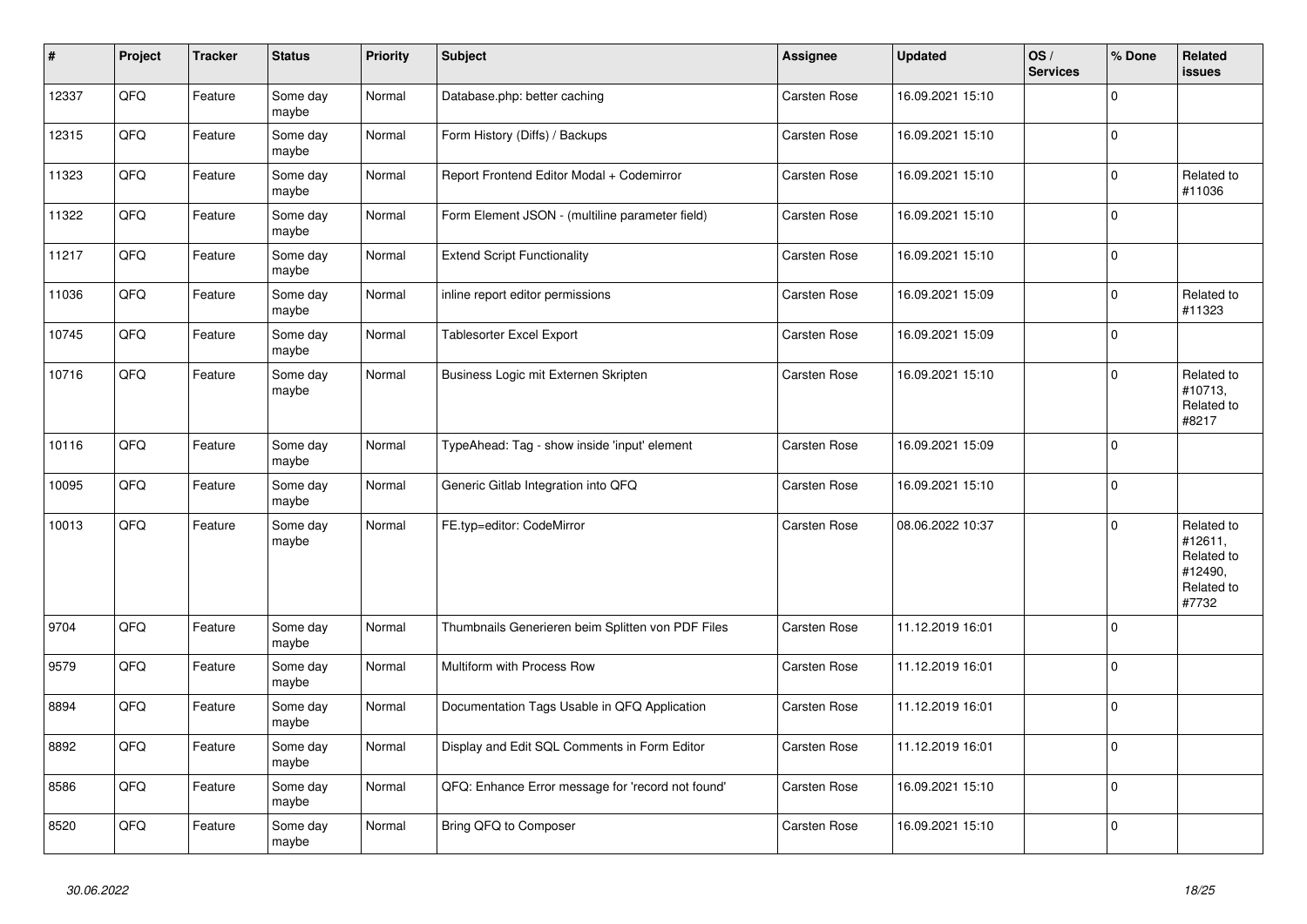| #    | Project | <b>Tracker</b> | <b>Status</b>     | <b>Priority</b> | <b>Subject</b>                                                                                 | <b>Assignee</b>     | <b>Updated</b>   | OS/<br><b>Services</b> | % Done      | Related<br><b>issues</b>                    |
|------|---------|----------------|-------------------|-----------------|------------------------------------------------------------------------------------------------|---------------------|------------------|------------------------|-------------|---------------------------------------------|
| 8101 | QFQ     | Feature        | Some day<br>maybe | Normal          | Password hash: support further hashing methods                                                 | <b>Carsten Rose</b> | 16.09.2021 15:10 |                        | $\Omega$    |                                             |
| 7453 | QFQ     | Feature        | Some day<br>maybe | Normal          | import / export forms QFQ                                                                      | <b>Carsten Rose</b> | 16.09.2021 15:10 |                        | $\mathbf 0$ |                                             |
| 7452 | QFQ     | Feature        | Some day<br>maybe | Normal          | automate deployment new QFQ version                                                            | Carsten Rose        | 16.09.2021 15:10 |                        | $\Omega$    |                                             |
| 7336 | QFQ     | Feature        | Some day<br>maybe | Normal          | PDF Upload: disallow PDFs with specific Meta information                                       | Carsten Rose        | 11.12.2019 16:01 |                        | $\Omega$    |                                             |
| 7107 | QFQ     | Feature        | Some day<br>maybe | Normal          | Showcase Registration Tool: Anmeldung / Administration :<br>Liste Anmeldungen / Emaileinaldung | Carsten Rose        | 11.12.2019 16:01 |                        | $\Omega$    |                                             |
| 6715 | QFQ     | Feature        | Some day<br>maybe | Normal          | Code-Refactoring: dbArray vereinheitlichen                                                     | Carsten Rose        | 11.12.2019 16:02 |                        | $\Omega$    |                                             |
| 5983 | QFQ     | Feature        | Some day<br>maybe | Normal          | Form Submit (save & update): normalize date/-time FE                                           | Carsten Rose        | 01.02.2020 23:19 |                        | $\Omega$    |                                             |
| 5852 | QFQ     | Feature        | Some day<br>maybe | Normal          | Logging: mail.log / sql.log - im FE anzeigen und via AJAX<br>aktualisieren                     | <b>Carsten Rose</b> | 01.02.2020 23:19 |                        | $\Omega$    | Related to<br>#5885                         |
| 5665 | QFQ     | Feature        | Some day<br>maybe | Normal          | Versuch das '{{!' nicht mehr noetig ist.                                                       | Carsten Rose        | 01.02.2020 23:20 |                        | $\Omega$    | Related to<br>#7432,<br>Related to<br>#7434 |
| 5579 | QFQ     | Feature        | Some day<br>maybe | Normal          | Enhance Doc / Presentation: variable type 'link column type'                                   | Carsten Rose        | 01.02.2020 23:19 |                        | $\Omega$    |                                             |
| 5548 | QFQ     | Feature        | Some day<br>maybe | Normal          | 801 Textfiles/Scriptfiles als Thumbnail                                                        | Carsten Rose        | 07.03.2022 16:26 |                        | $\mathbf 0$ |                                             |
| 5480 | QFQ     | Feature        | Some day<br>maybe | Normal          | QFQ: Dokumentation mit Screenshots versehen                                                    | Carsten Rose        | 01.02.2020 23:20 |                        | $\Omega$    | Related to<br>#9879                         |
| 5428 | QFQ     | Feature        | Some day<br>maybe | Normal          | secure thumbnail: late render on access.                                                       | Carsten Rose        | 01.02.2020 23:20 |                        | $\Omega$    |                                             |
| 5132 | QFQ     | Feature        | Some day<br>maybe | Normal          | Error Message sendmail missing attachment: more details                                        | Carsten Rose        | 01.02.2020 23:19 |                        | $\Omega$    |                                             |
| 4956 | QFQ     | Feature        | Some day<br>maybe | Normal          | Sendmail: Benutzerdefinierte Headers                                                           | Carsten Rose        | 11.12.2019 16:02 |                        | $\Omega$    |                                             |
| 4872 | QFQ     | Feature        | Some day<br>maybe | Normal          | Fields of Typo3 page available in STORE TYPO3                                                  | Carsten Rose        | 01.02.2020 23:19 |                        | $\Omega$    |                                             |
| 4869 | QFQ     | Feature        | Some day<br>maybe | Normal          | Dynamic Update (show, hide, readonly?, required?) for<br><b>Template Group Elements</b>        | Carsten Rose        | 01.02.2020 23:19 |                        | 0           | Related to<br>#4865                         |
| 4839 | QFQ     | Feature        | Some day<br>maybe | Normal          | qfq-handle in <head> Abschnitt</head>                                                          | Carsten Rose        | 11.12.2019 16:02 |                        | $\mathbf 0$ |                                             |
| 4757 | QFG     | Feature        | Some day<br>maybe | Normal          | Test subrecord: download links ok? Links ok?                                                   | Carsten Rose        | 01.02.2020 23:20 |                        | $\mathbf 0$ |                                             |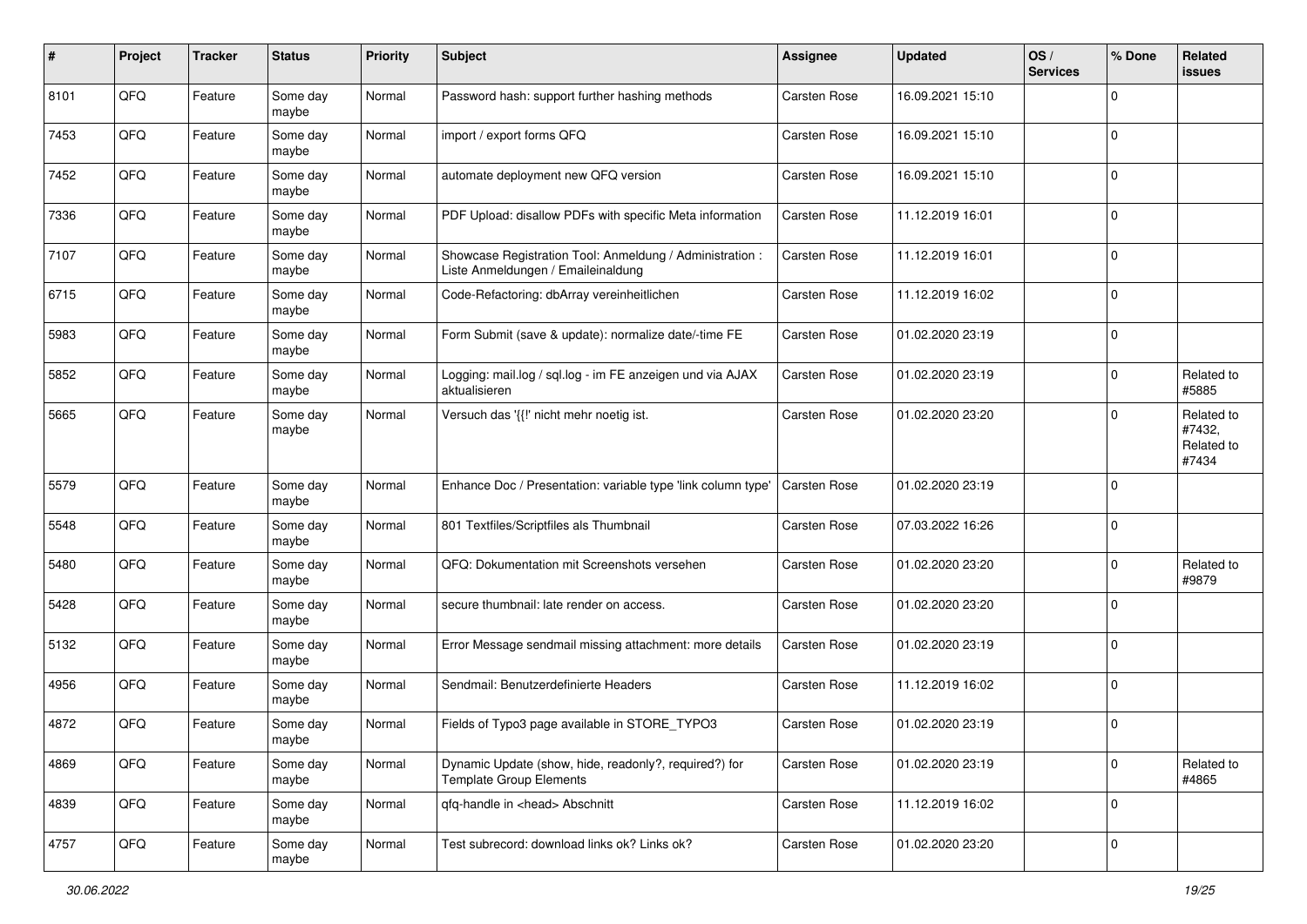| #    | Project | <b>Tracker</b> | <b>Status</b>     | <b>Priority</b> | <b>Subject</b>                                                                                                          | <b>Assignee</b>     | <b>Updated</b>   | OS/<br><b>Services</b> | % Done      | Related<br><b>issues</b>                    |
|------|---------|----------------|-------------------|-----------------|-------------------------------------------------------------------------------------------------------------------------|---------------------|------------------|------------------------|-------------|---------------------------------------------|
| 4652 | QFQ     | Feature        | Some day<br>maybe | Normal          | UZH CD: Weiterleitung auf benutzerdefinierte 403/404 Seite   Carsten Rose                                               |                     | 01.02.2020 23:20 |                        | $\Omega$    |                                             |
| 4650 | QFQ     | Feature        | Some day<br>maybe | Normal          | Convert html to doc/rtf                                                                                                 | <b>Carsten Rose</b> | 01.02.2020 23:20 |                        | $\mathbf 0$ | Related to<br>#10704                        |
| 4606 | QFQ     | Feature        | Some day<br>maybe | Normal          | link: qualifier to render bootstrap button                                                                              | Carsten Rose        | 01.02.2020 23:19 |                        | $\mathbf 0$ |                                             |
| 4365 | QFQ     | Feature        | Some day<br>maybe | Normal          | Multi Language: new way of config                                                                                       | Carsten Rose        | 01.02.2020 23:20 |                        | $\mathbf 0$ |                                             |
| 4349 | QFQ     | Feature        | Some day<br>maybe | Normal          | link download: downloaded external URL to<br>deliver/concatenate - check mimetipe and handle it correctly               | Carsten Rose        | 11.12.2019 16:02 |                        | $\mathbf 0$ |                                             |
| 4343 | QFQ     | Feature        | Some day<br>maybe | Normal          | Link: Classifier to add 'attributes'                                                                                    | Carsten Rose        | 01.02.2020 23:20 |                        | $\mathbf 0$ | Related to<br>#14077                        |
| 4330 | QFQ     | Feature        | Some day<br>maybe | Normal          | Error Message: report missing {{ / }} in sqlUpdate, sqlInsert,<br>sqlDelete, sqlAfter, sqlBefore in FE action elements. | Carsten Rose        | 01.02.2020 23:20 |                        | $\mathbf 0$ |                                             |
| 4259 | QFQ     | Feature        | Some day<br>maybe | Normal          | Instant trigger a cron job                                                                                              | Carsten Rose        | 11.12.2019 16:03 |                        | $\mathbf 0$ |                                             |
| 4258 | QFQ     | Feature        | Some day<br>maybe | High            | System Defaults: Forms                                                                                                  | Carsten Rose        | 03.05.2021 21:14 |                        | $\mathbf 0$ |                                             |
| 4197 | QFQ     | Feature        | Some day<br>maybe | Normal          | Unit Test fuer JSON Stream von QuickFormQuery.php ><br>doForm()                                                         | Carsten Rose        | 11.12.2019 16:03 |                        | $\mathbf 0$ |                                             |
| 4026 | QFQ     | Feature        | Some day<br>maybe | Normal          | salLog.sal: log number of FE.id                                                                                         | Carsten Rose        | 11.12.2019 16:03 |                        | $\mathbf 0$ | Related to<br>#5458                         |
| 3991 | QFQ     | Feature        | Some day<br>maybe | Normal          | report: Columnname '_skipWrap' skips 'fbeg', 'fend'                                                                     | Carsten Rose        | 11.12.2019 16:03 |                        | $\mathbf 0$ |                                             |
| 3990 | QFQ     | Feature        | Some day<br>maybe | High            | custom class definition: add space automatically                                                                        | <b>Carsten Rose</b> | 03.05.2021 21:14 |                        | $\mathbf 0$ |                                             |
| 3967 | QFQ     | Feature        | Some day<br>maybe | High            | Report: Checkbox, Radio, Dropdown, Input welches ohne<br>Submit funktioniert - 'Inline-Form'                            | Carsten Rose        | 03.05.2021 21:14 |                        | $\mathbf 0$ |                                             |
| 3947 | QFQ     | Feature        | Some day<br>maybe | Normal          | Attack detectect: logout current user                                                                                   | <b>Carsten Rose</b> | 11.12.2019 16:03 |                        | $\Omega$    | Related to<br>#5458.<br>Related to<br>#6299 |
| 3942 | QFQ     | Feature        | Some day<br>maybe | Normal          | Action Elemente: neu generierte IDs via FE weitergeben                                                                  | <b>Carsten Rose</b> | 11.12.2019 16:03 |                        | 0           | Related to<br>#3941                         |
| 3941 | QFQ     | Feature        | Some day<br>maybe | Normal          | sqlAfter: es sollten mehrere moeglich sein                                                                              | Carsten Rose        | 11.12.2019 16:03 |                        | $\mathbf 0$ | Related to<br>#3942                         |
| 3905 | QFQ     | Feature        | Some day<br>maybe | Normal          | Documentation: Best Practice anhand eines Online<br>Bewerbungstools                                                     | Carsten Rose        | 11.12.2019 16:03 |                        | $\mathbf 0$ |                                             |
| 3900 | QFQ     | Feature        | Some day<br>maybe | Normal          | Extend documentation of 'Copy / Paste'                                                                                  | Carsten Rose        | 11.12.2019 16:03 |                        | $\mathbf 0$ | Related to<br>#3899                         |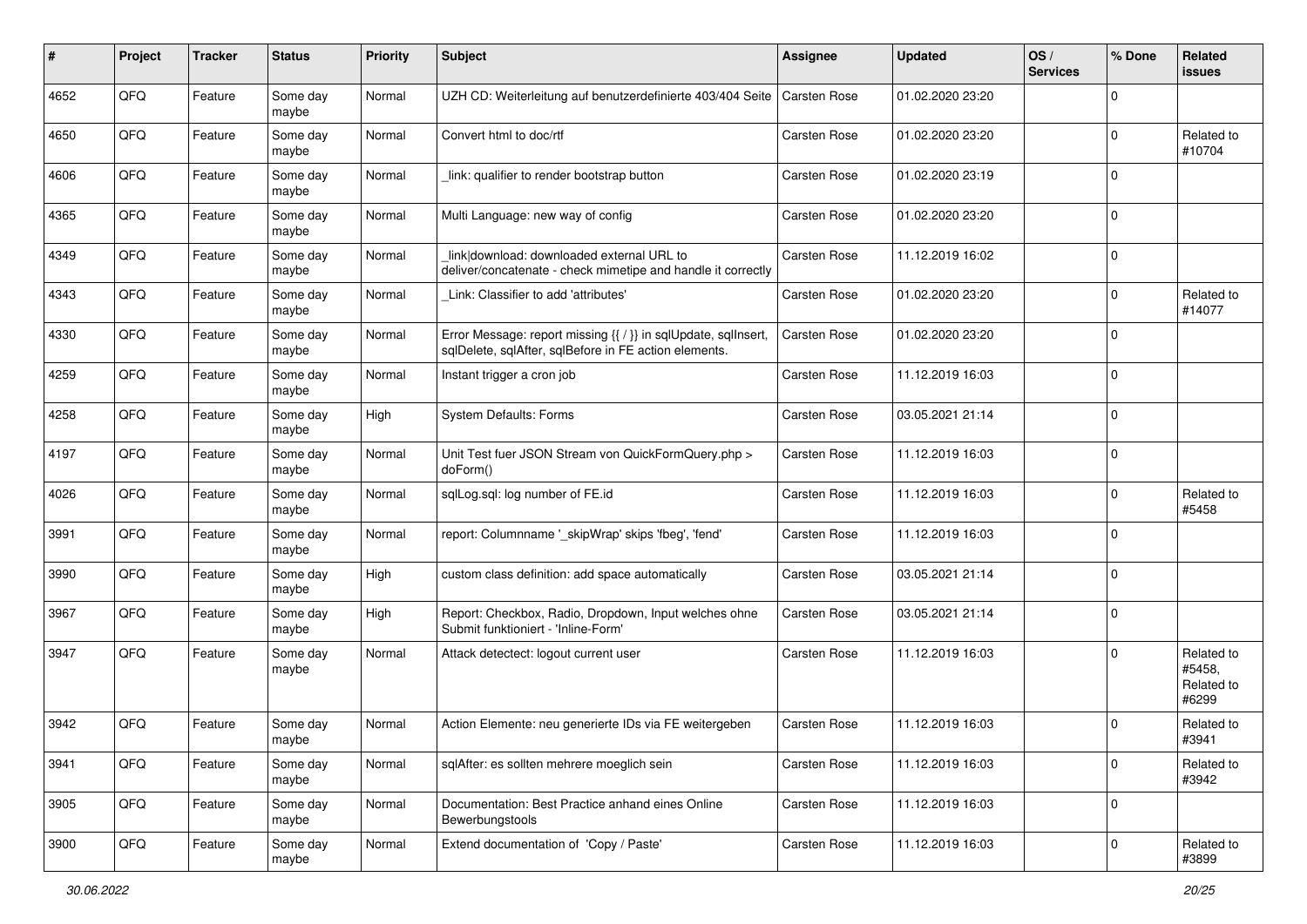| #    | Project | <b>Tracker</b> | <b>Status</b>     | <b>Priority</b> | <b>Subject</b>                                                                                                                               | Assignee            | <b>Updated</b>   | OS/<br><b>Services</b> | % Done      | Related<br>issues                           |
|------|---------|----------------|-------------------|-----------------|----------------------------------------------------------------------------------------------------------------------------------------------|---------------------|------------------|------------------------|-------------|---------------------------------------------|
| 3877 | QFQ     | Feature        | Some day<br>maybe | Normal          | FormEditor: die Felder die aktuell nicht gebraucht werden<br>nur auf readonly/disabled setzen (nicht ausblenden > das<br>irritiert.          | <b>Carsten Rose</b> | 11.12.2019 16:03 |                        | $\mathbf 0$ |                                             |
| 3848 | QFQ     | Feature        | Some day<br>maybe | High            | Antivirus check fuer Upload files in gfg?                                                                                                    | Carsten Rose        | 03.05.2021 21:14 |                        | $\mathbf 0$ | Related to<br>#4131                         |
| 3708 | QFQ     | Feature        | Some day<br>maybe | Normal          | Form: input - 'specialchars', 'none'  gewisse tags<br>erlauben, andere verbieten                                                             | Carsten Rose        | 11.12.2019 16:02 |                        | $\mathbf 0$ | Related to<br>#14320                        |
| 3677 | QFQ     | Feature        | Some day<br>maybe | Normal          | wkhtmltopdf: FE User access prohibited, if client IP changes<br>\$TYPO3_CONF_VARS[FE][lockIP]                                                | Carsten Rose        | 11.12.2019 16:02 |                        | 0           |                                             |
| 3666 | QFQ     | Feature        | Some day<br>maybe | Normal          | a) Performance Messung: mysql_real_escape_string() im<br>Vergleich zu str_replace(), b) doppeltes Aufrufen von<br>mysql_real_escape_string() | Carsten Rose        | 11.12.2019 16:02 |                        | $\mathbf 0$ |                                             |
| 3537 | QFQ     | Feature        | Some day<br>maybe | Low             | SHOW COLUMNS FROM tableName - Extend '{{!'<br>definition                                                                                     | Carsten Rose        | 11.12.2019 16:02 |                        | $\mathbf 0$ |                                             |
| 3458 | QFQ     | Feature        | Some day<br>maybe | Normal          | Display 'Edit Form Element'-Checkbox on form: should<br>depend on FE Group                                                                   | Carsten Rose        | 11.12.2019 16:02 |                        | $\mathbf 0$ | Related to<br>#3447                         |
| 3457 | QFQ     | Feature        | Some day<br>maybe | Normal          | LDAP: concat multi values to one single entry                                                                                                | Carsten Rose        | 11.12.2019 16:02 |                        | $\Omega$    |                                             |
| 3402 | QFQ     | Feature        | Some day<br>maybe | Normal          | Syntax Highlighting via CodeMirror                                                                                                           | Carsten Rose        | 11.12.2019 16:02 |                        | 100         | Related to<br>#3207                         |
| 3385 | QFQ     | Feature        | Some day<br>maybe | Normal          | templateGroup: insert/update/delete non primary records                                                                                      | Carsten Rose        | 11.12.2019 16:02 |                        | $\mathbf 0$ |                                             |
| 3350 | QFQ     | Feature        | Some day<br>maybe | Normal          | FormEditor: Hilfetext hinter 'checktype'                                                                                                     | Carsten Rose        | 11.12.2019 16:02 |                        | 0           |                                             |
| 3332 | QFQ     | Feature        | Some day<br>maybe | Normal          | Uploads: Thumbnails, Details zum hochgeladenen File                                                                                          | Carsten Rose        | 11.12.2019 16:02 |                        | $\mathbf 0$ | Related to<br>#3264,<br>Related to<br>#5333 |
| 3331 | QFQ     | Feature        | Some day<br>maybe | Normal          | Default Tooltip fuer _page? Links: mit Form und Record ID                                                                                    | Carsten Rose        | 11.12.2019 16:02 |                        | $\mathbf 0$ |                                             |
| 3291 | QFQ     | Feature        | Some day<br>maybe | Normal          | AutoCron websiteToken                                                                                                                        | Carsten Rose        | 11.12.2019 16:02 |                        | $\Omega$    | Related to<br>#4250                         |
| 3285 | QFQ     | Feature        | Some day<br>maybe | Normal          | Zeichenlimit pro Feld: textarea / editor                                                                                                     | <b>Carsten Rose</b> | 11.12.2019 16:02 |                        | $\mathbf 0$ |                                             |
| 3273 | QFO     | Feature        | Some day<br>maybe | Low             | Dirty Flag in Form                                                                                                                           | Carsten Rose        | 11.12.2019 16:02 |                        | $\mathbf 0$ |                                             |
| 3267 | QFO     | Feature        | Some day<br>maybe | Normal          | 2 Forms auf einer Seite: real + Read only                                                                                                    | Carsten Rose        | 11.12.2019 16:03 |                        | $\pmb{0}$   |                                             |
| 3216 | QFO     | Feature        | Some day<br>maybe | Normal          | dynamic update für checkbox label2                                                                                                           | Carsten Rose        | 11.12.2019 16:03 |                        | $\pmb{0}$   | Related to<br>#2081                         |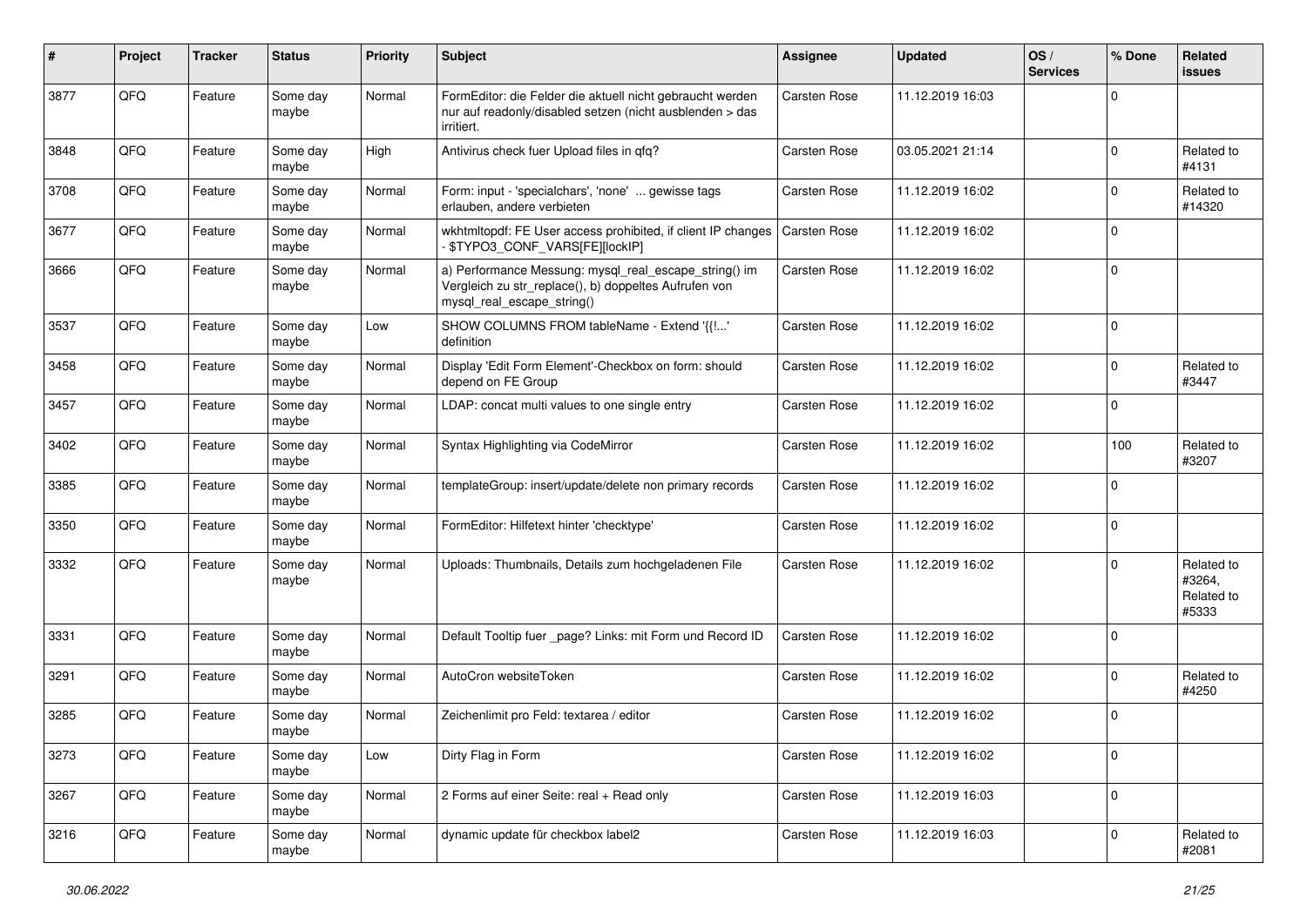| #    | Project | <b>Tracker</b> | <b>Status</b>     | <b>Priority</b> | <b>Subject</b>                                                                                                       | <b>Assignee</b>     | <b>Updated</b>   | OS/<br><b>Services</b> | % Done      | Related<br>issues                              |
|------|---------|----------------|-------------------|-----------------|----------------------------------------------------------------------------------------------------------------------|---------------------|------------------|------------------------|-------------|------------------------------------------------|
| 2995 | QFQ     | Feature        | Some day<br>maybe | Normal          | Dropdown JQuery Plugin: 'chosen' - Moeglichkeit um Select<br>Listen mehr Funktion zu geben. Kein Bootstrap noetig.   | <b>Carsten Rose</b> | 11.12.2019 16:03 |                        | 0           |                                                |
| 2084 | QFQ     | Feature        | Some day<br>maybe | Normal          | Mailto mit encryption: Subrecord                                                                                     | Carsten Rose        | 11.12.2019 16:03 |                        | $\mathbf 0$ | Related to<br>#2082                            |
| 1946 | QFQ     | Feature        | Some day<br>maybe | Normal          | Kontrolle ob der ReadOnly Modus bei den<br>Formularelementen korrekt implementiert ist                               | Carsten Rose        | 11.12.2019 16:03 |                        | $\Omega$    |                                                |
| 1635 | QFQ     | Feature        | Some day<br>maybe | Normal          | QFQ Extension content record: weitere Optionen<br>einblenden.                                                        | Carsten Rose        | 11.12.2019 16:03 |                        | 0           |                                                |
| 9669 | QFQ     | <b>Bug</b>     | Some day<br>maybe | Normal          | Checkbox / Template Group: radio/checkbox visible broken<br>after 'add'                                              | Carsten Rose        | 16.06.2021 13:47 |                        | $\pmb{0}$   | Related to<br>#8091                            |
| 9281 | QFQ     | <b>Bug</b>     | Some day<br>maybe | Normal          | Allow STRICT_TRANS_TABLES                                                                                            | Carsten Rose        | 02.01.2021 18:43 |                        | $\Omega$    |                                                |
| 8106 | QFQ     | <b>Bug</b>     | Some day<br>maybe | Normal          | Dynamic Update: Feld kann nicht auf empty zurückgesetzt<br>werden                                                    | Carsten Rose        | 11.12.2019 16:01 |                        | $\Omega$    |                                                |
| 7456 | QFQ     | <b>Bug</b>     | Some day<br>maybe | Low             | Todos in Code: solve or make ticket                                                                                  | Carsten Rose        | 16.09.2021 15:10 |                        | $\mathbf 0$ |                                                |
| 5991 | QFQ     | <b>Bug</b>     | Some day<br>maybe | Normal          | URLs with 'I' or long parameter are problematic                                                                      | Carsten Rose        | 01.02.2020 23:19 |                        | $\mathbf 0$ |                                                |
| 5768 | QFQ     | Bug            | Some day<br>maybe | Normal          | '{{pageLanguage:T}}' missing if QFQ is called via api                                                                | Carsten Rose        | 01.02.2020 23:19 |                        | $\Omega$    |                                                |
| 5706 | QFQ     | <b>Bug</b>     | Some day<br>maybe | Normal          | upload: fileDestination needs to be sanatized                                                                        | Carsten Rose        | 01.02.2020 23:19 |                        | $\Omega$    |                                                |
| 5557 | QFQ     | <b>Bug</b>     | Some day<br>maybe | Normal          | Form load: STORE_RECORD filled, but should be empty                                                                  | Carsten Rose        | 01.02.2020 23:19 |                        | $\mathbf 0$ |                                                |
| 5021 | QFQ     | <b>Bug</b>     | Some day<br>maybe | Normal          | FE.typ=extra - during save displays error 'datum2' already<br>filled in STORE_SIP - the value is stored nevertheless | Carsten Rose        | 01.02.2020 23:19 |                        | $\mathbf 0$ | Related to<br>#3875                            |
| 4771 | QFQ     | <b>Bug</b>     | Some day<br>maybe | Normal          | qfq: select-down-values empty after save (edit-form for<br>program administrators)                                   | Carsten Rose        | 01.02.2020 23:20 |                        | $\Omega$    | Related to<br>#4549, Has<br>duplicate<br>#4282 |
| 4659 | QFQ     | <b>Bug</b>     | Some day<br>maybe | Normal          | infoButtonExtra                                                                                                      | <b>Carsten Rose</b> | 01.02.2020 23:20 |                        | $\mathbf 0$ |                                                |
| 4651 | QFQ     | <b>Bug</b>     | Some day<br>maybe | Normal          | "Loading document" Modal wird angezeigt bei uzhcd type=2   Carsten Rose<br>Ansicht                                   |                     | 01.02.2020 23:20 |                        | $\mathbf 0$ |                                                |
| 4583 | QFO     | <b>Bug</b>     | Some day<br>maybe | Normal          | Dynamic Update bei TypeAhead Feldern                                                                                 | Carsten Rose        | 01.02.2020 23:19 |                        | $\mathbf 0$ |                                                |
| 4549 | QFQ     | <b>Bug</b>     | Some day<br>maybe | Normal          | TemplateGroups: FE.type SELECT loose selected value<br>after save                                                    | Carsten Rose        | 01.02.2020 23:20 |                        | $\mathbf 0$ | Related to<br>#4548,<br>Related to<br>#4771    |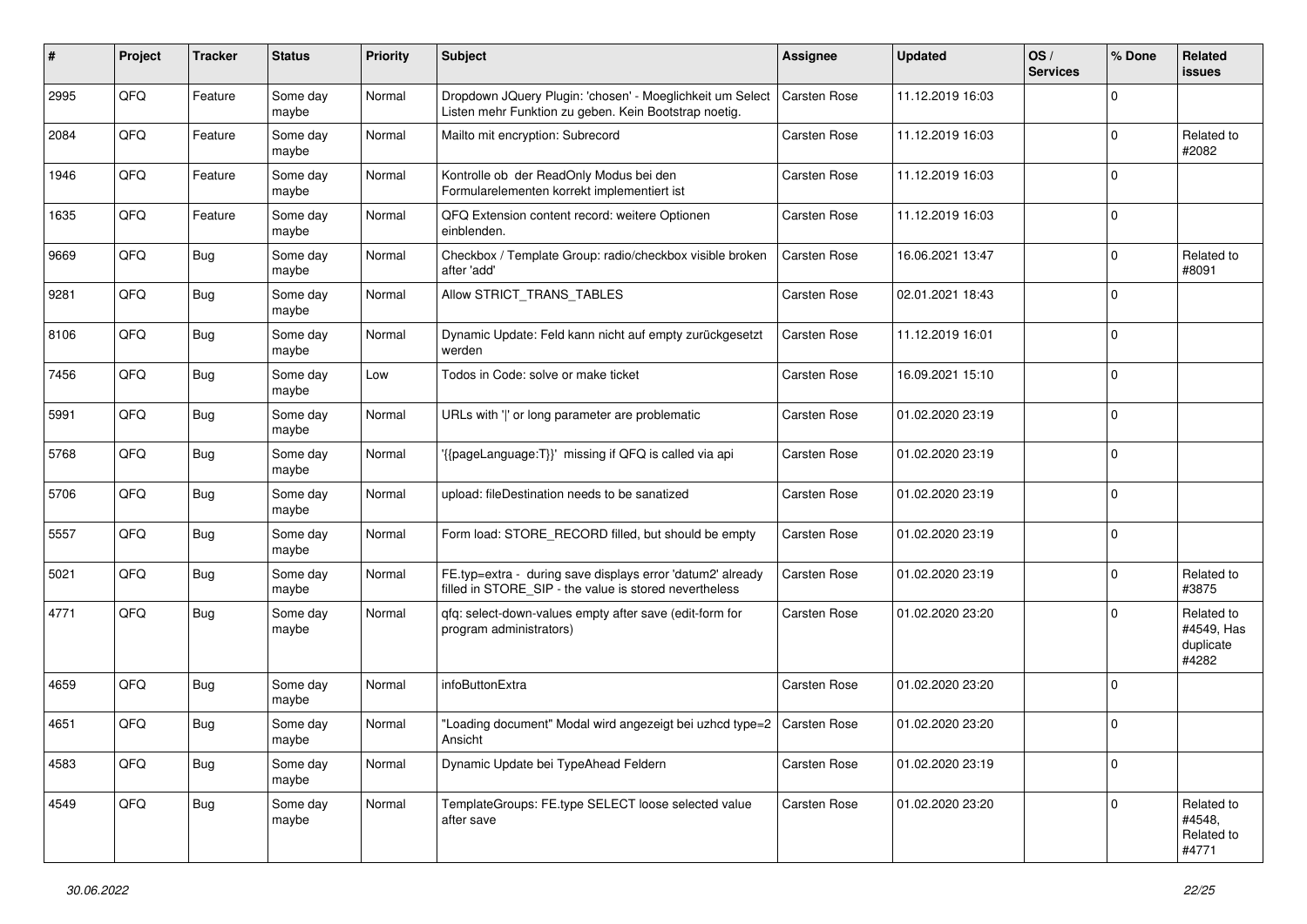| #    | Project | <b>Tracker</b> | <b>Status</b>     | <b>Priority</b> | <b>Subject</b>                                                                                                                | Assignee            | <b>Updated</b>   | OS/<br><b>Services</b> | % Done      | <b>Related</b><br><b>issues</b> |
|------|---------|----------------|-------------------|-----------------|-------------------------------------------------------------------------------------------------------------------------------|---------------------|------------------|------------------------|-------------|---------------------------------|
| 4528 | QFQ     | <b>Bug</b>     | Some day<br>maybe | Normal          | extraButtonLock mit SQLAhead Bug                                                                                              | <b>Carsten Rose</b> | 01.02.2020 23:19 |                        | $\Omega$    |                                 |
| 4328 | QFQ     | Bug            | Some dav<br>maybe | Normal          | Error Message: Show FE name/number on problems in FE                                                                          | Carsten Rose        | 01.02.2020 23:20 |                        | $\mathbf 0$ |                                 |
| 4293 | QFQ     | <b>Bug</b>     | Some day<br>maybe | Normal          | Download broken if token 'd:' is missing - but no error<br>message                                                            | Carsten Rose        | 11.12.2019 16:03 |                        | $\Omega$    | Related to<br>#7514             |
| 4279 | QFQ     | <b>Bug</b>     | Some day<br>maybe | High            | config.linkVars lost                                                                                                          | <b>Carsten Rose</b> | 03.05.2021 21:14 |                        | $\mathbf 0$ |                                 |
| 4092 | QFQ     | Bug            | Some day<br>maybe | Normal          | 1) Logging verbessern wann welches FE warum<br>ausgefuehrt wird, 2) Documentation: Best Practice<br><b>Template Group</b>     | Carsten Rose        | 01.02.2020 23:19 |                        | $\Omega$    | Related to<br>#3504             |
| 4008 | QFQ     | <b>Bug</b>     | Some day<br>maybe | Normal          | FormElemen.type=sendmail: wrong 'TO' if 'real<br>name <rea@mail.to>' is used</rea@mail.to>                                    | Carsten Rose        | 11.12.2019 16:03 |                        | $\Omega$    |                                 |
| 3895 | QFQ     | <b>Bug</b>     | Some day<br>maybe | Normal          | typeahead pedantic: on lehrkredit Idap webpass - if only one<br>person is in dropdown, such person can't be selected          | <b>Carsten Rose</b> | 11.12.2019 16:03 |                        | $\Omega$    |                                 |
| 3882 | QFQ     | <b>Bug</b>     | Some day<br>maybe | Normal          | templateGroup: disable 'add' if limit is reached - funktioniert<br>nicht wenn bereits records existierten                     | Carsten Rose        | 11.12.2019 16:03 |                        | $\mathbf 0$ |                                 |
| 3811 | QFQ     | <b>Bug</b>     | Some day<br>maybe | Normal          | Dynamic Update: extraButtonInfo - Text aktualisieren                                                                          | Carsten Rose        | 11.12.2019 16:03 |                        | $\Omega$    | Related to<br>#11517            |
| 3750 | QFQ     | <b>Bug</b>     | Some day<br>maybe | Normal          | FE in a row: if one violates check, all are red                                                                               | <b>Carsten Rose</b> | 11.12.2019 16:03 |                        | $\mathbf 0$ |                                 |
| 3682 | QFQ     | <b>Bug</b>     | Some day<br>maybe | Normal          | Dynamic update: Radio buttons                                                                                                 | <b>Carsten Rose</b> | 11.12.2019 16:02 |                        | $\Omega$    |                                 |
| 3588 | QFQ     | <b>Bug</b>     | Some day<br>maybe | Normal          | templateGroup: versteckte Elemente werden weiterhin<br>gespeichert.                                                           | Carsten Rose        | 11.12.2019 16:02 |                        | $\mathbf 0$ |                                 |
| 3570 | QFQ     | <b>Bug</b>     | Some day<br>maybe | High            | Formular mit prmitnew permitEdit=Always wird nicht<br>aufgerufen (ist leer)                                                   | Carsten Rose        | 03.05.2021 21:14 |                        | $\Omega$    |                                 |
| 3349 | QFQ     | Bug            | Some day<br>maybe | Normal          | config.qfq.ini: a) vertraegt keine '=' im Value (z.B. Passwort),<br>b) Values sollten in ticks einschliessbar sein (spaces, ) | Carsten Rose        | 11.12.2019 16:02 |                        | $\Omega$    |                                 |
| 3130 | QFQ     | <b>Bug</b>     | Some day<br>maybe | Normal          | Debug Info's nicht korrekt nach 'New > Save'.                                                                                 | Carsten Rose        | 11.12.2019 16:03 |                        | $\Omega$    | Related to<br>#3253             |
| 3109 | QFQ     | <b>Bug</b>     | Some day<br>maybe | High            | RealUrl: Links werden nicht korrekt gerendert                                                                                 | Carsten Rose        | 03.05.2021 21:14 |                        | $\mathbf 0$ |                                 |
| 3061 | QFQ     | <b>Bug</b>     | Some day<br>maybe | High            | winstitute: mysql connection durcheinander - nmhp17<br>(ag7)/QFQ arbeitet mit DB/Tabellen von biostat.                        | Carsten Rose        | 03.05.2021 21:14 |                        | $\mathbf 0$ |                                 |
| 2643 | QFQ     | <b>Bug</b>     | Some day<br>maybe | Normal          | Zend / PHP Webinars anschauen                                                                                                 | <b>Carsten Rose</b> | 01.02.2020 15:56 |                        | $\Omega$    |                                 |
| 9130 | QFQ     | Feature        | Some day<br>maybe | Normal          | tablesorter: Automatic Row numbering / Zeilenummer                                                                            | Benjamin Baer       | 01.02.2020 23:22 |                        | $\mathbf 0$ |                                 |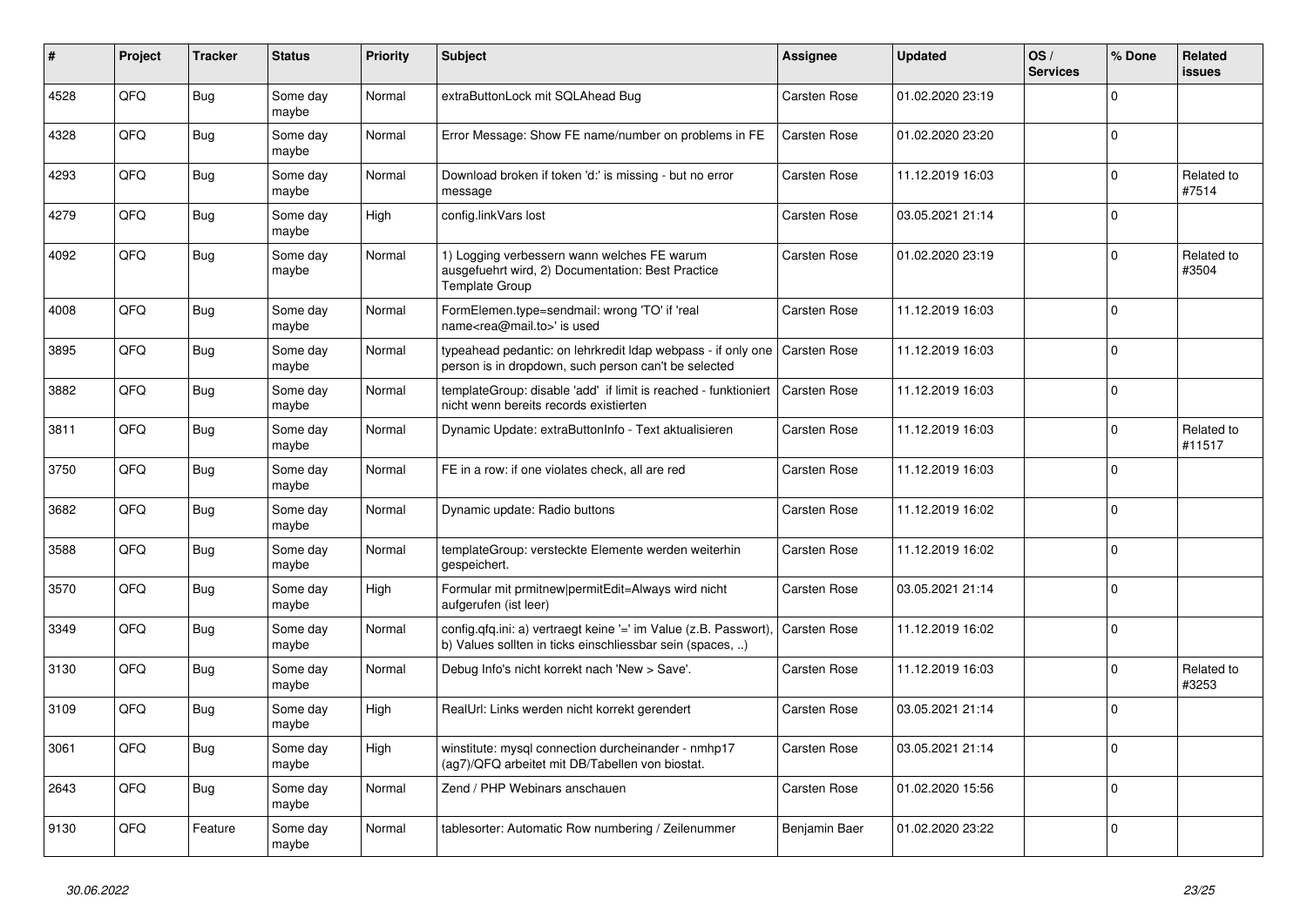| #     | Project | <b>Tracker</b> | <b>Status</b>     | <b>Priority</b> | <b>Subject</b>                                                                                                                                           | <b>Assignee</b> | <b>Updated</b>   | OS/<br><b>Services</b> | % Done      | Related<br>issues                                                      |
|-------|---------|----------------|-------------------|-----------------|----------------------------------------------------------------------------------------------------------------------------------------------------------|-----------------|------------------|------------------------|-------------|------------------------------------------------------------------------|
| 8522  | QFQ     | Feature        | Some day<br>maybe | Normal          | build QFQ - npm warnings                                                                                                                                 | Benjamin Baer   | 01.02.2020 23:19 |                        | 50          |                                                                        |
| 7732  | QFQ     | Feature        | Some day<br>maybe | Normal          | Javascript: Lazy Loading der add on libs                                                                                                                 | Benjamin Baer   | 08.06.2022 10:38 |                        | $\Omega$    | Related to<br>#12611,<br>Related to<br>#12490,<br>Related to<br>#10013 |
| 6972  | QFQ     | Feature        | Some day<br>maybe | Normal          | Fabric Clipboard / cross browser tab                                                                                                                     | Benjamin Baer   | 01.02.2020 23:21 |                        | $\mathbf 0$ |                                                                        |
| 6970  | QFQ     | Feature        | Some day<br>maybe | Normal          | tablesorter: default fuer 'sortReset' aendern von 'Ctrl' zu 'Alt'                                                                                        | Benjamin Baer   | 01.02.2020 23:21 |                        | $\mathbf 0$ |                                                                        |
| 5389  | QFQ     | Feature        | Some day<br>maybe | Normal          | QFQ Design: Multline label / note                                                                                                                        | Benjamin Baer   | 01.02.2020 23:19 |                        | $\mathbf 0$ |                                                                        |
| 5024  | QFQ     | Feature        | Some day<br>maybe | Normal          | Fabric: Generate PDF with edits                                                                                                                          | Benjamin Baer   | 01.02.2020 23:20 |                        | $\mathbf 0$ | Related to<br>#10704                                                   |
| 4420  | QFQ     | Feature        | Some day<br>maybe | Normal          | Client: Local Storage - store the changes of a form, local in<br>the browser.                                                                            | Benjamin Baer   | 11.12.2019 16:02 |                        | $\mathbf 0$ |                                                                        |
| 3692  | QFQ     | Feature        | Some day<br>maybe | Normal          | QFQ Webseite                                                                                                                                             | Benjamin Baer   | 11.12.2019 16:02 |                        | $\mathbf 0$ | Related to<br>#5033                                                    |
| 3415  | QFQ     | Feature        | Some day<br>maybe | Normal          | FE Login Box Templatefile                                                                                                                                | Benjamin Baer   | 11.12.2019 16:02 |                        | $\mathbf 0$ |                                                                        |
| 4454  | QFQ     | <b>Bug</b>     | Some day<br>maybe | Normal          | Required Elements: multiple elements in a row - whole row<br>marked if only one input is empty.                                                          | Benjamin Baer   | 01.02.2020 23:20 |                        | $\mathbf 0$ |                                                                        |
| 4398  | QFQ     | <b>Bug</b>     | Some day<br>maybe | Normal          | Typeahead: mouse click in a prefilled input opens a single<br>item dropdown with the current value - click on it seems to<br>set the value, not the key. | Benjamin Baer   | 01.02.2020 23:20 |                        | $\mathbf 0$ | Related to<br>#4457                                                    |
| 2063  | QFQ     | <b>Bug</b>     | Some day<br>maybe | Normal          | Pills auf 'inaktiv' setzen falls keine Element auf dem Pill<br>sichtbar sind.                                                                            | Benjamin Baer   | 11.12.2019 16:03 |                        | $\mathbf 0$ | Related to<br>#3752                                                    |
| 10738 | QFQ     | Feature        | Some day<br>maybe | Normal          | CORS headers for external API requests                                                                                                                   |                 | 10.06.2020 14:00 |                        | $\pmb{0}$   |                                                                        |
| 8056  | QFQ     | Feature        | Some day<br>maybe | Normal          | Termin Organisation (Reservation)                                                                                                                        |                 | 01.02.2020 23:19 |                        | $\mathbf 0$ | Related to<br>#8658                                                    |
| 7921  | QFQ     | Feature        | Some day<br>maybe | Normal          | Rest API Export: URL kuerzer machen                                                                                                                      |                 | 01.02.2020 23:19 |                        | $\mathbf 0$ |                                                                        |
| 7278  | QFO     | Feature        | Some day<br>maybe | Normal          | Form: Wert vordefinieren der immer gesetzt wird                                                                                                          |                 | 02.05.2021 09:27 |                        | $\mathbf 0$ |                                                                        |
| 7229  | QFG     | Feature        | Some day<br>maybe | Normal          | New FormElement.type: Button                                                                                                                             |                 | 01.02.2021 12:32 |                        | $\mathbf 0$ |                                                                        |
| 7108  | QFO     | Feature        | Some day<br>maybe | Normal          | QFQ Wrap Elements                                                                                                                                        |                 | 11.12.2019 16:01 |                        | $\mathbf 0$ |                                                                        |